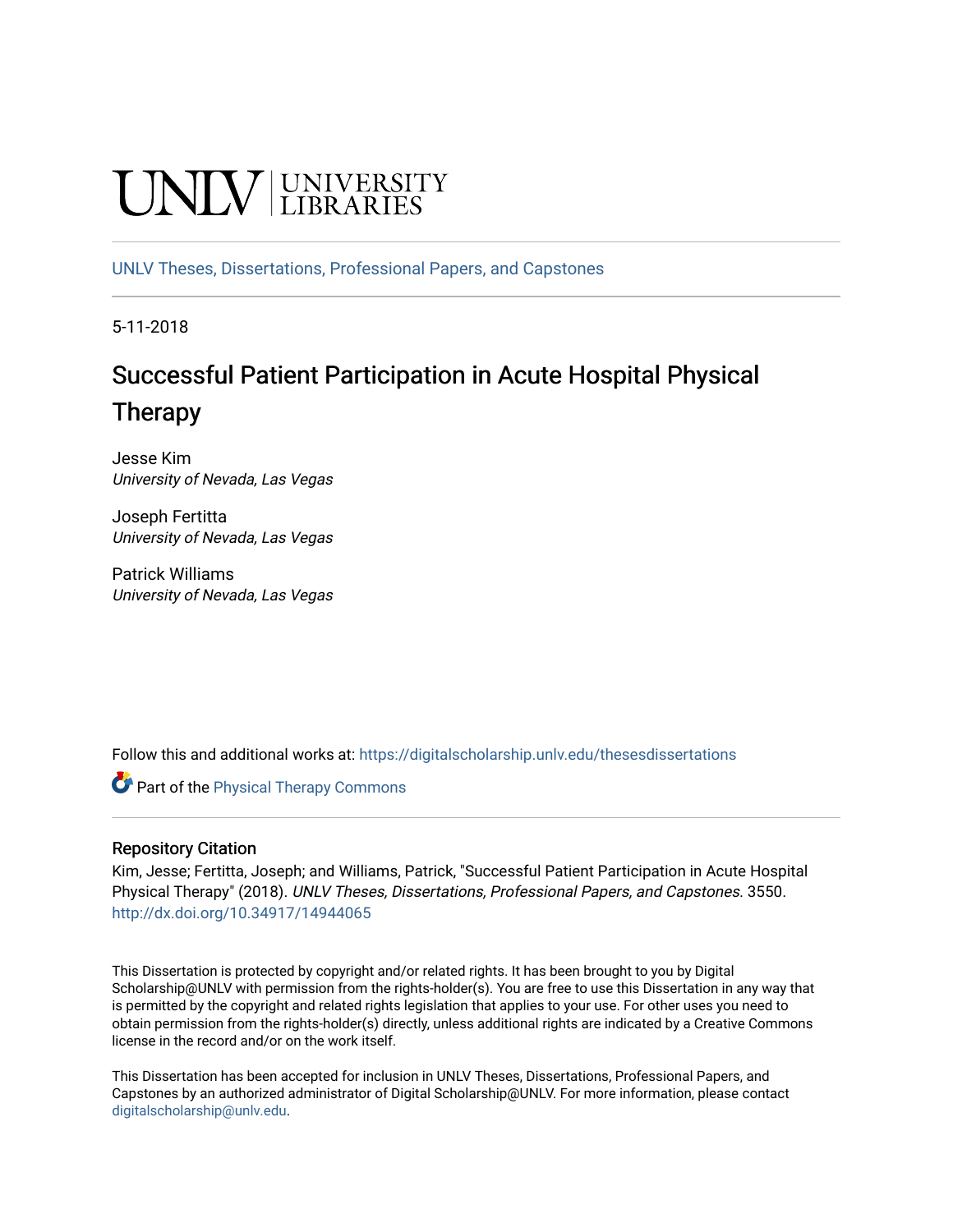## SUCCESSFUL PATIENT PARTICIPATION IN ACUTE HOSPITAL PHYSICAL THERAPY

By

Joseph Fertitta

Jesse Kim

Patrick Williams

A doctoral project submitted in partial fulfillment of the requirements for the

Doctor of Physical Therapy

Department of Physical Therapy School of Allied Health Sciences Division of Health Sciences The Graduate College

University of Nevada, Las Vegas May 2018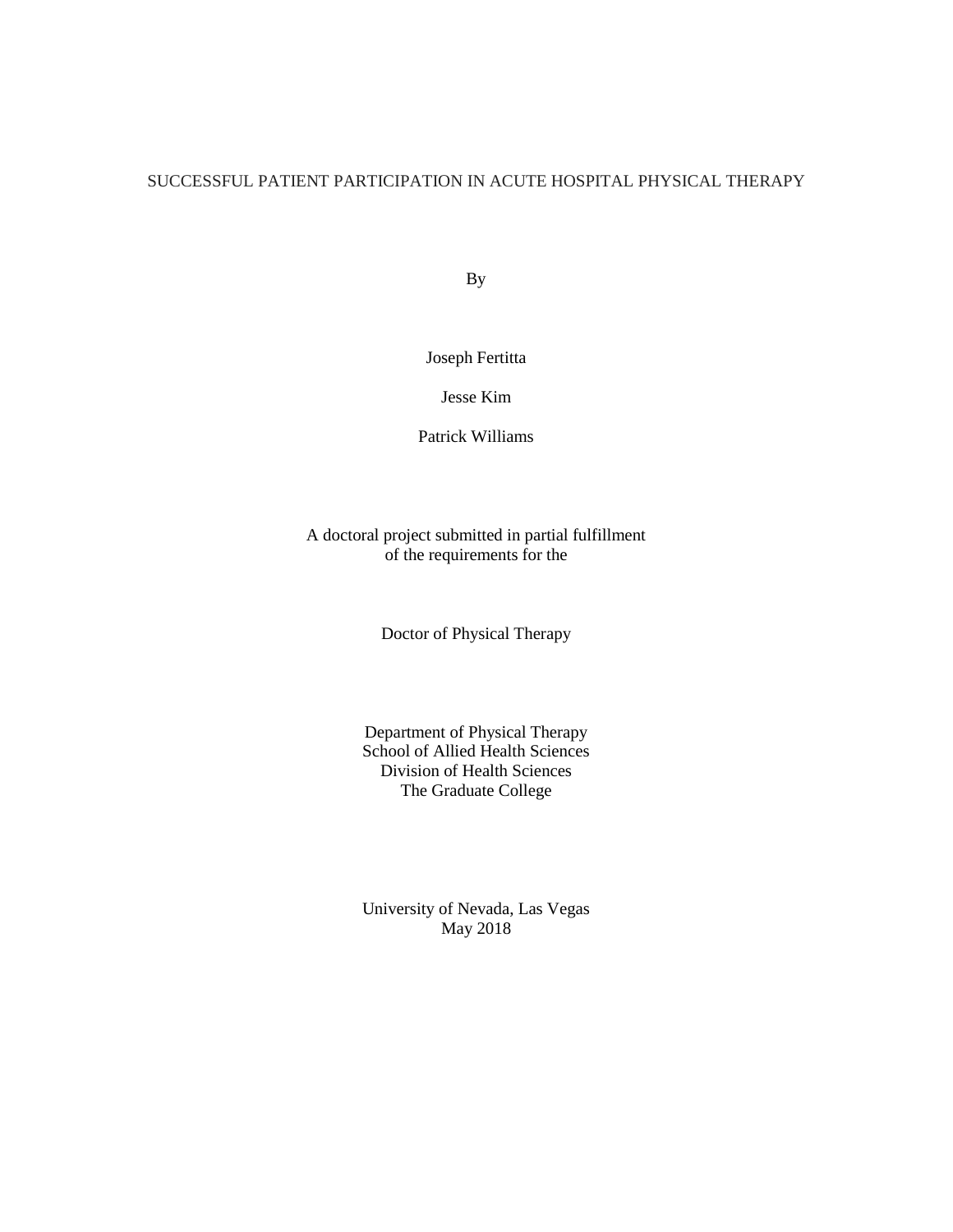Copyright by Joe Fertitta, Jesse Kim, and Patrick Williams, 2018 All Rights Reserved.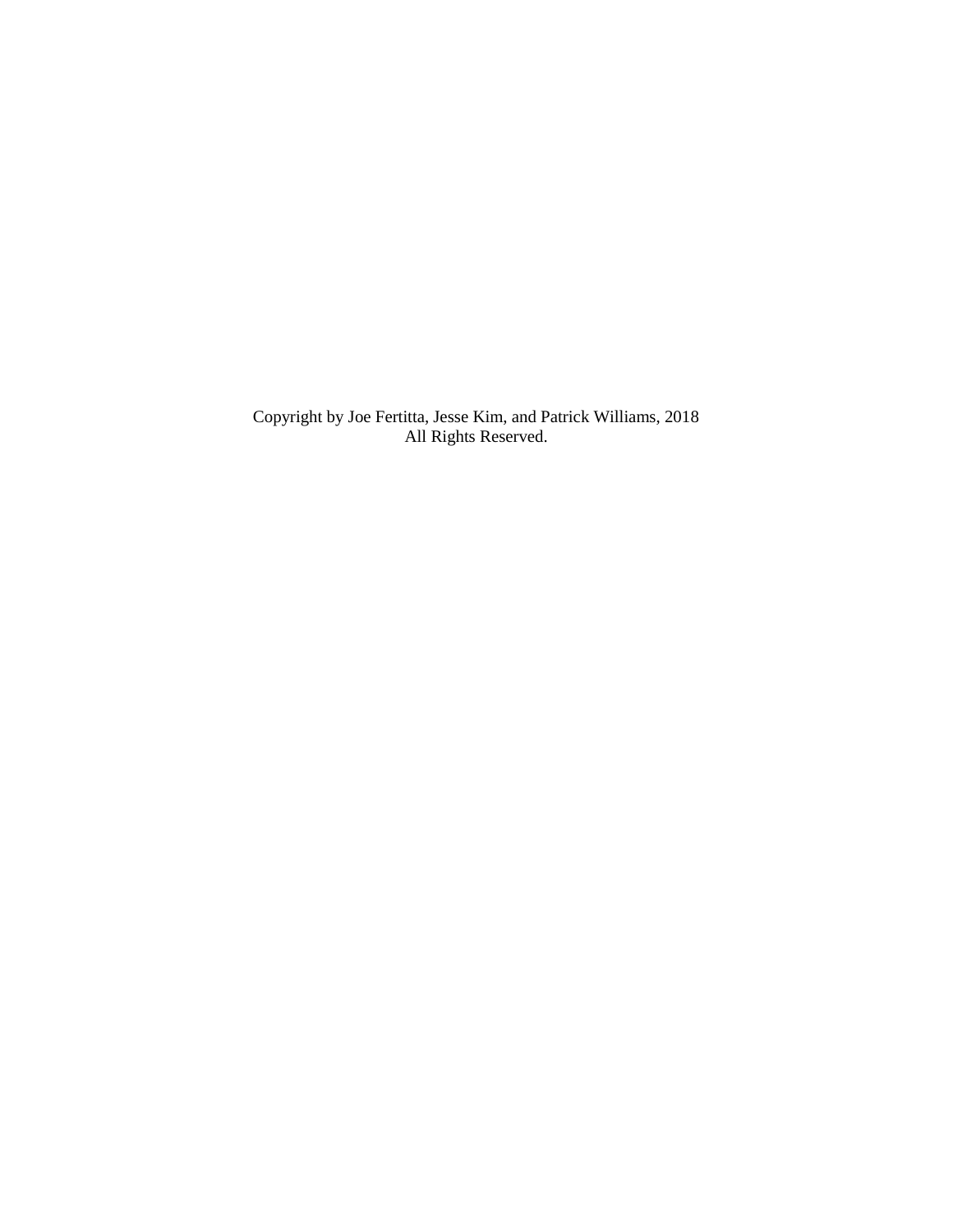

## **Doctoral Project Approval**

The Graduate College The University of Nevada, Las Vegas

May 11, 2018

This doctoral project prepared by

Joseph Fertitta

Jesse Kim

Patrick Williams

entitled

Successful Patient Participation in Acute Hospital Physical Therapy

is approved in partial fulfillment of the requirements for the degree of

Doctor of Physical Therapy Department of Physical Therapy

Daniel Young, Ph.D.<br> **Kathryn Hausbeck Korgan, Ph.D.** *Research Project Coordinator Graduate College Dean*

Daniel Young, Ph.D. *Research Project Advisor*

Merrill Landers, Ph.D. *Chair, Department of Physical Therapy*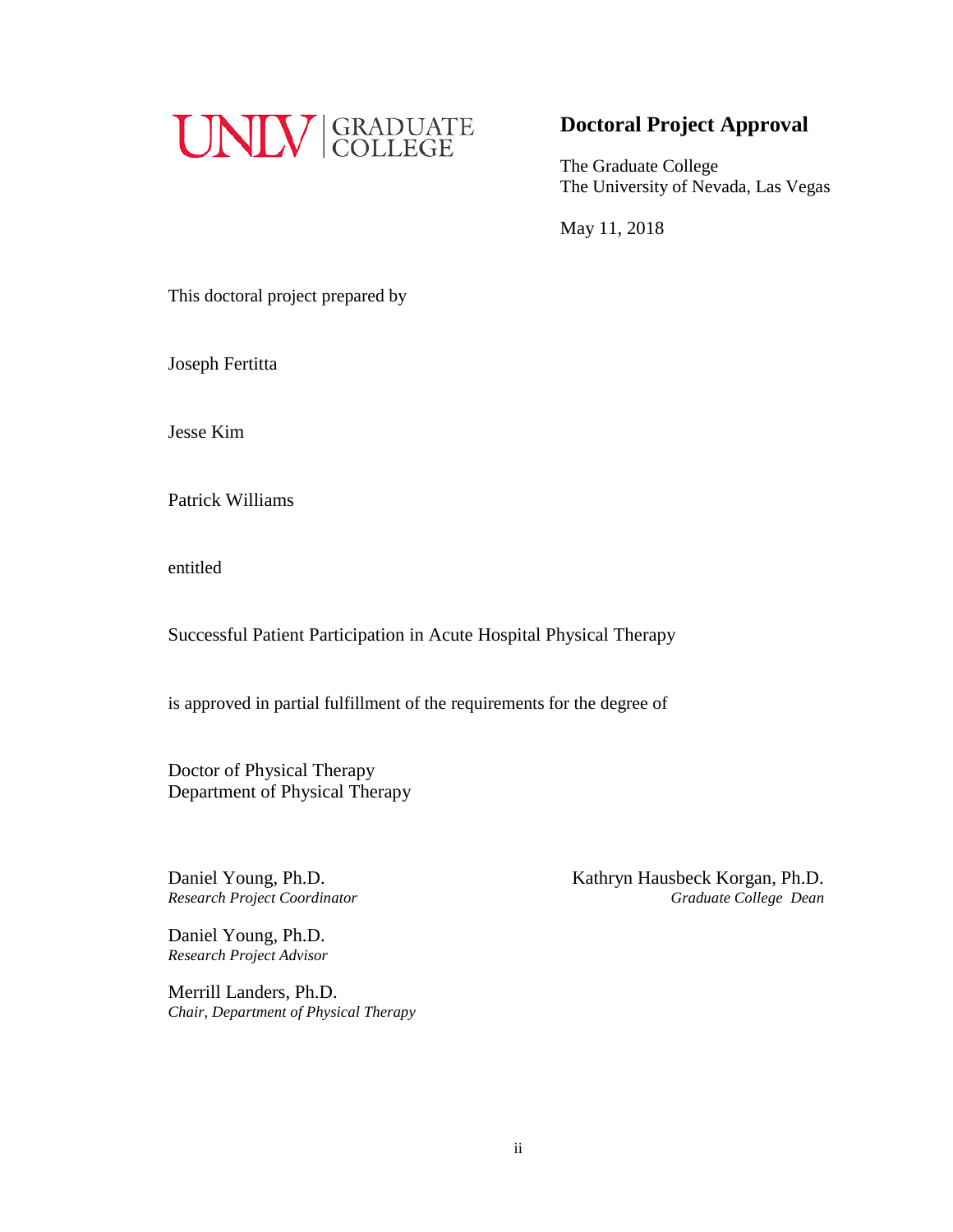#### ABSTRACT

**Purpose/Hypothesis**: Research has demonstrated that physical therapy plays a crucial role in patient recovery in the acute hospital setting. Despite known benefits, scheduled sessions do not always occur and are called nontreatment (NT) events. Reported NT ranges from 15% to 26% of scheduled sessions. Previous studies have found an association between NT and patient diagnosis as well as between NT and day of the week on which treatment was scheduled. Identifying additional factors that affect NT is important if therapists and administrators are to make improvements. The purpose of this study is to determine if an association exists between physical therapist attributes and NT risk among their patients. A secondary aim of this study is to confirm that patient diagnosis and day of the week change the odds of NT, as those results were only seen in one prior study at a single hospital.

**Subjects:** 36 physical therapists and 623 of their consecutive adult patients who were scheduled for physical therapy during their hospital stay.

**Materials/Methods:** A cross-sectional, medical record review of 623 consecutive patients over 3 months scheduled for 2,419 physical therapy sessions.

**Results:** The overall NT proportion of planned therapy sessions was 13.2%, it was 4.8% for the first scheduled session, and 16.1% among remaining sessions. NT proportions for individual therapists ranged from 1.7% to 22.6% among therapists with at least 30 planned sessions. When male patients were scheduled for therapy with a female therapist, 25.5% of sessions resulted in NT. NT was 15.0% when female patients were scheduled for therapy with a male therapist, and 16.1% when the sex of the patient and therapist matched. As in previous studies, patients were less likely to experience NT if they had a musculoskeletal condition.

**Conclusions:** Findings from previous studies that patient diagnoses were associated with NT were confirmed. While the mean proportion of NT was around 15%, individual physical therapists may be much higher or lower. The sex of patients and therapists was associated with significantly different NT

iii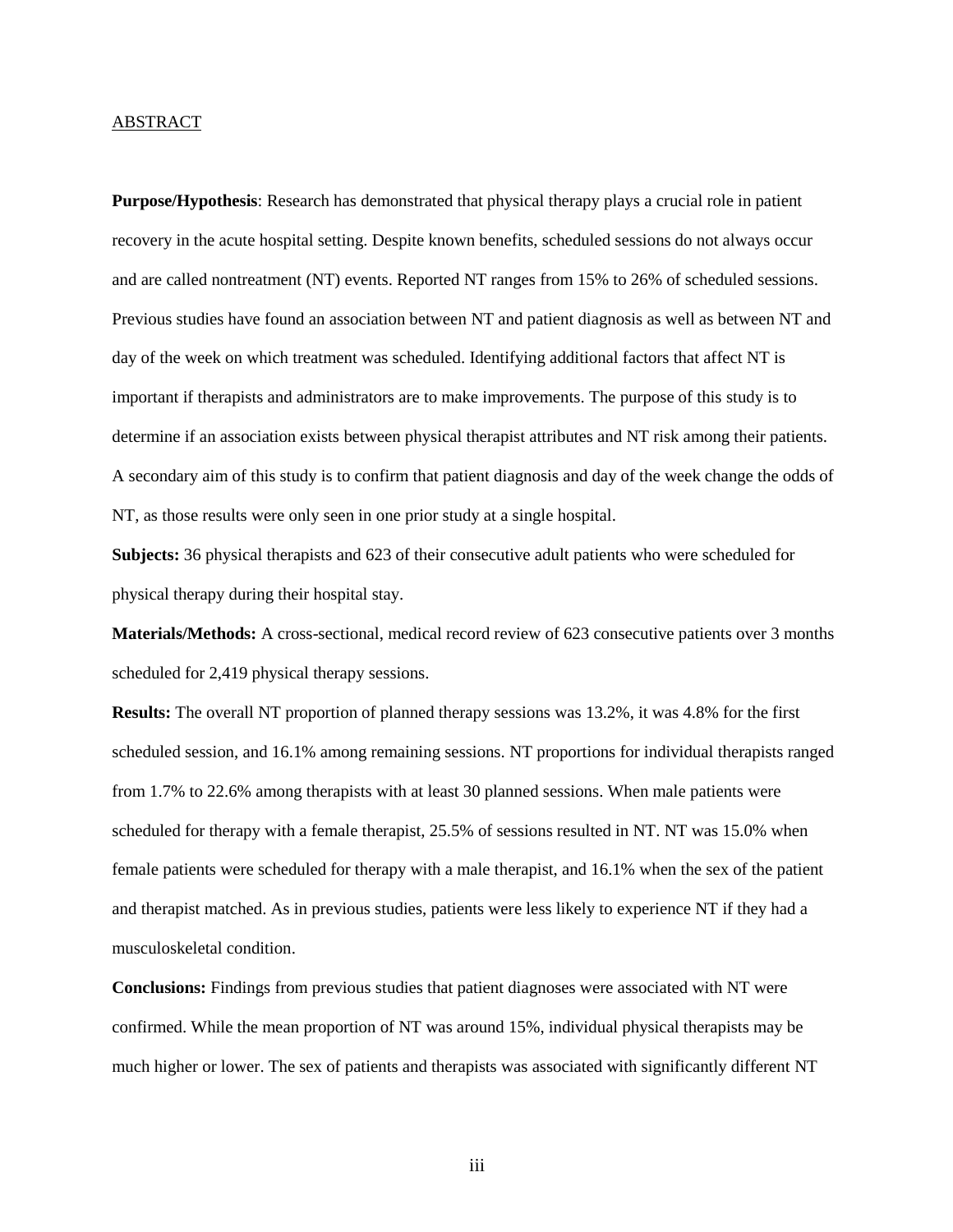proportions and should be evaluated further. Future research efforts should include other therapist traits that may influence NT.

**Clinical Relevance:** With a better understanding of reasons for NT, therapists and administrators may be able to match patients with therapists most likely to be successful in treatment. The relationship between sex of the patient and therapist may have an impact on the occurrence of NT. Hospital and rehabilitation department policies need to be evaluated in an effort to reduce the higher percentage of NT among patients without musculoskeletal diagnoses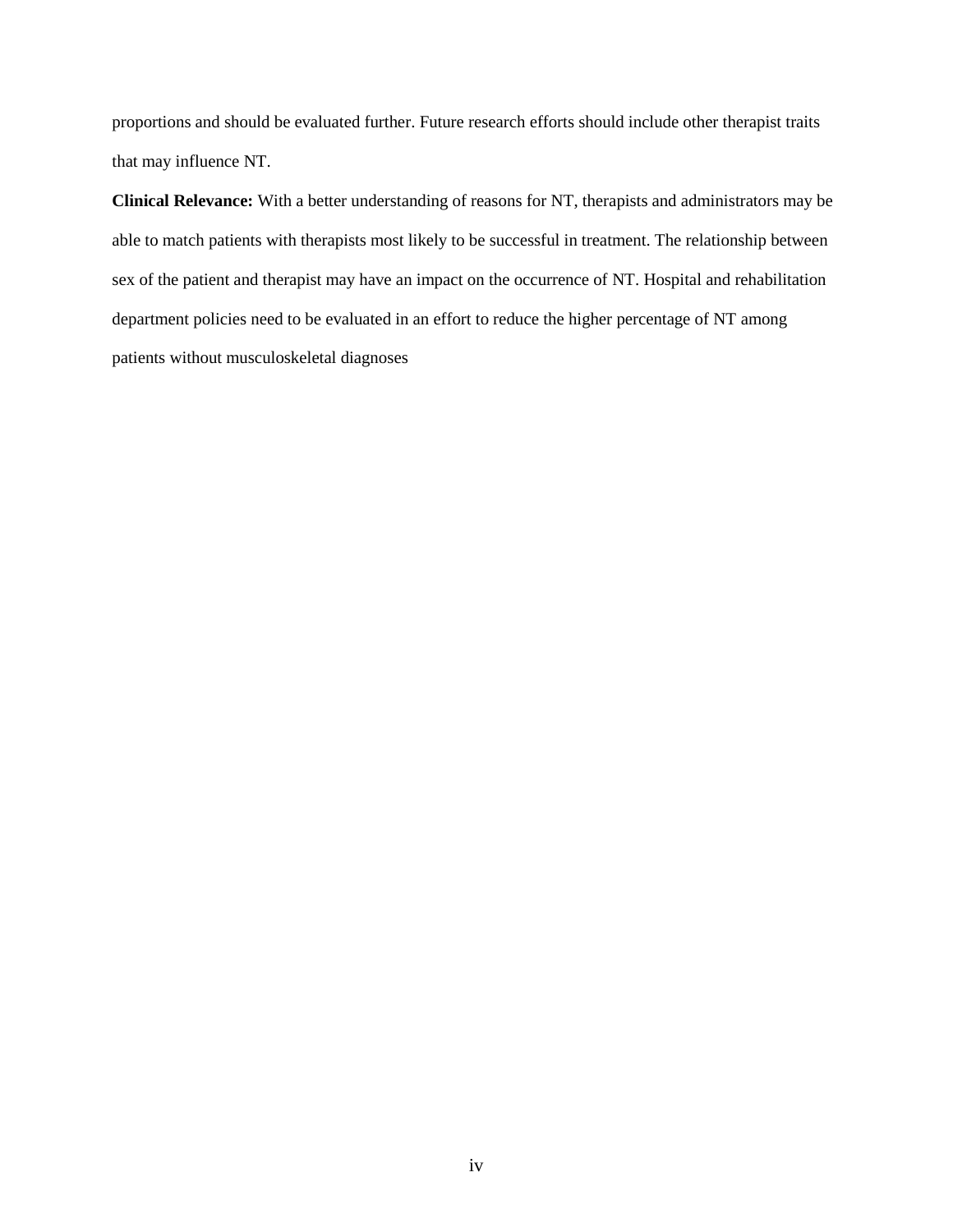## **TABLE OF CONTENTS**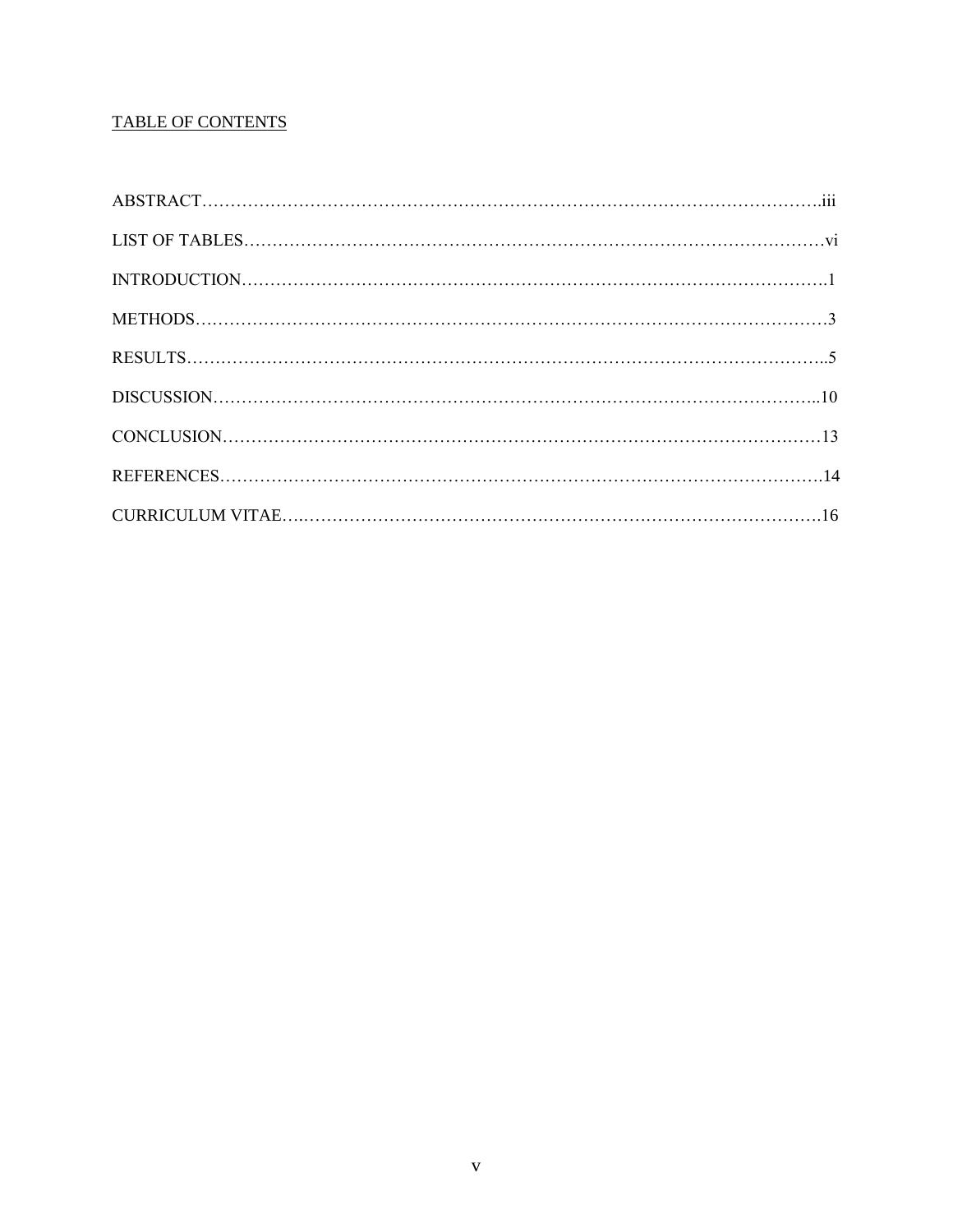## LIST OF TABLES

| Table 1. Multivariate Model of Logistic Regression for individual therapist NT7 |  |
|---------------------------------------------------------------------------------|--|
|                                                                                 |  |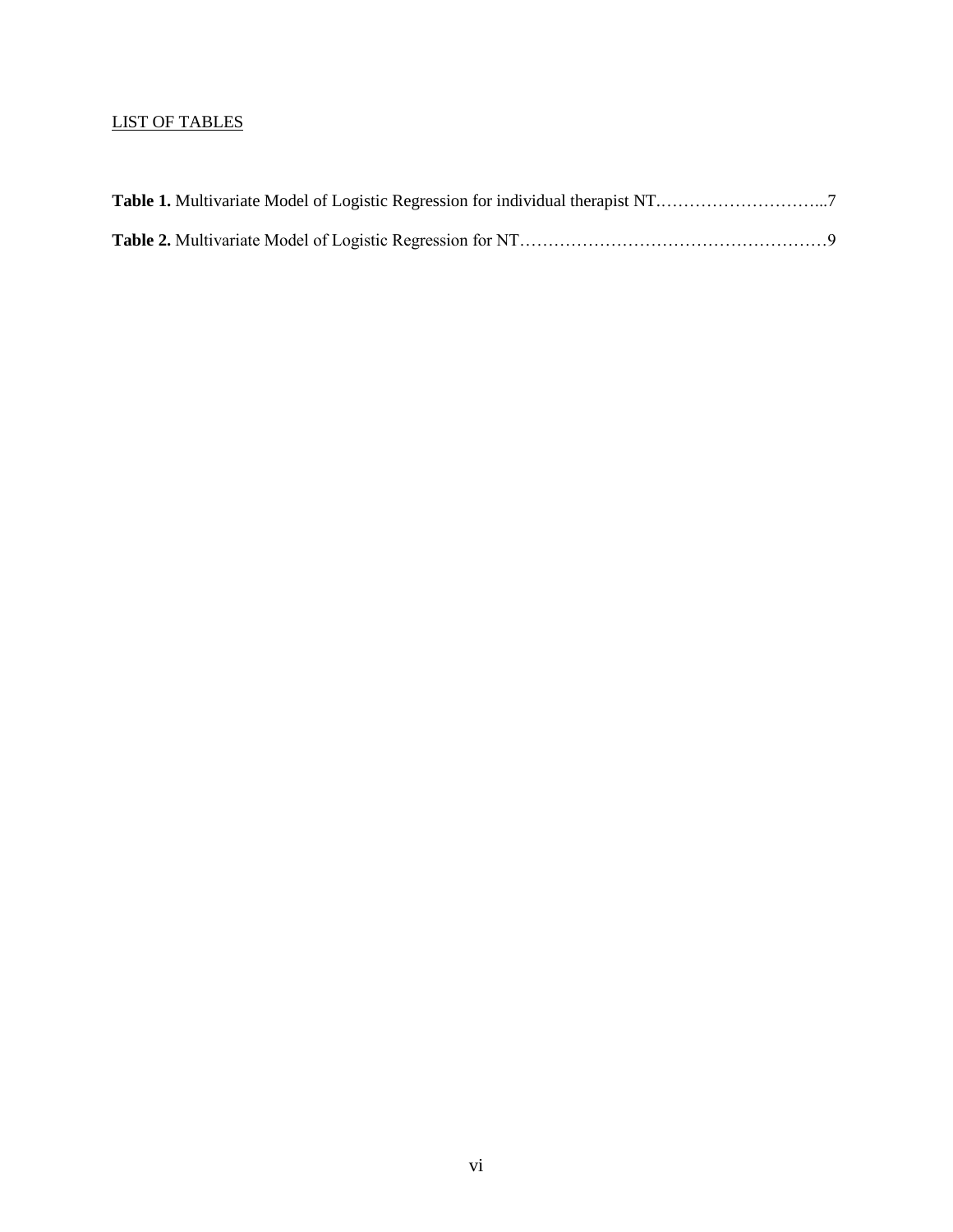#### **INTRODUCTION**

Physical therapy plays a crucial role in patient recovery in the acute hospital setting and can have many benefits when applied to the appropriate patient population.<sup>1–11</sup> Implementation of an early mobility protocol by a mobility team resulted in more physical therapy sessions, improved patients' functional mobility, and was associated with a shorter length of stay (LOS) for hospital survivors.<sup>12</sup> When physical therapy is offered on the weekends, research suggests that participation by patients may result in a shorter length of stay.<sup>11,13</sup> Research also shows that patients have better function when they are discharged from the hospital after receiving physical therapy treatments.<sup> $6,10$ </sup>

In order for physical therapy to be effective, the patients must be active participants in the treatment session.<sup>10</sup> Evidence has shown that poor patient participation is prevalent in up to 21% of inpatient rehabilitation treatment sessions, and this can result in a longer LOS with lower functional outcome scores.<sup>10</sup> The reasons for poor patient participation in physical therapy have not been well studied. A study by Buining et al. found that individual therapists have different personality traits and these differences may affect the outcomes for some patients.<sup>14</sup> These findings suggest that there may be factors of the individual therapist or those of the patient that have the ability to lead to better participation in physical therapy and potentially better outcomes for the patient. However, despite the known benefits of physical therapy, not all scheduled sessions result in treatment. Scheduled therapy sessions that do not result in treatment can be called nontreatment (NT). The proportion of scheduled physical therapy treatment sessions in the acute care setting that result NT has been shown to range from 15% to  $26\%$ .<sup>15–17</sup>

A study published in the Journal of Acute Care Physical Therapy in 2015 by Young et al.<sup>17</sup> investigated a variety of factors that had potential influence on the occurrence of NT events in the acute hospital. Young et al. found that NT events occurred more on Sundays than any other day of the week and Tuesdays had the lowest proportion of these events.<sup>17</sup> When comparing patient diagnoses, this same study found that patients with injuries to the musculoskeletal system had a smaller proportion of NT compared

1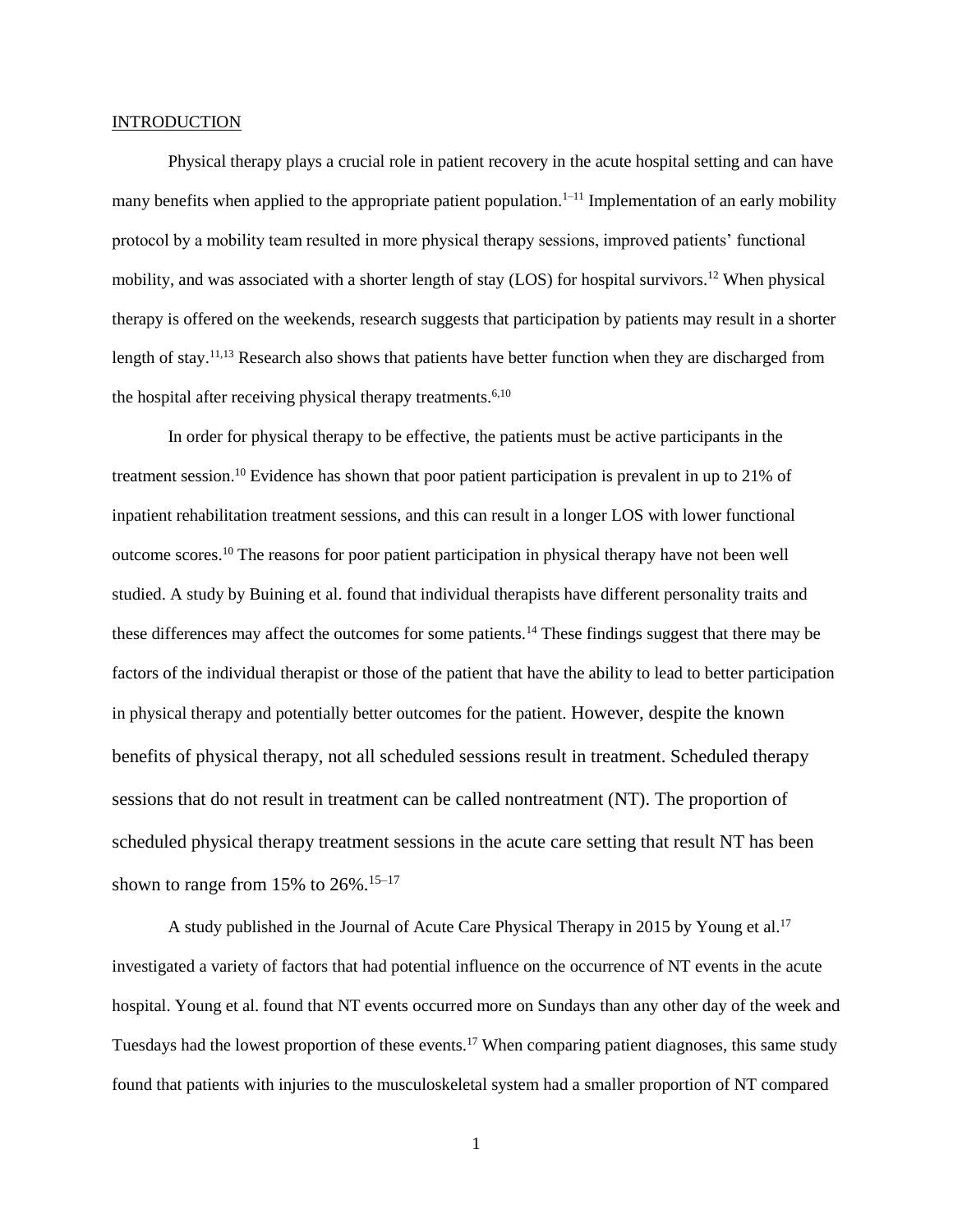to patients with other diagnoses.<sup>17</sup> A newer study published in Physical Therapy Journal in June 2016 by Young et al. confirmed these findings including the day of the week and the diagnosis of the patient.<sup>16</sup> However, these results were obtained at only one hospital and the treating physical therapist for each NT event was not known. Also, they were not able to compare the physical therapist attributes with the patient attributes due to missing data.

The association between physical therapist and patient attributes on NT has not yet been explored in the acute hospital setting. If a relationship between NT and patient or physical therapist factors is found, health care providers will be able to identify patients, physical therapists, or a combination of the two that may be at a high risk for NT events. This information could be used by providers and hospital administrators to identify scheduled treatments at a high risk for NT and adjust their approach to increase the likelihood of scheduled treatment resulting in actual treatment. Therefore, the purpose of this study is to determine if an association exists between the patient and physical therapist attributes, and occurrence of NT. A secondary aim of this study is to confirm that patient diagnosis and day of the week change the odds of NT among a unique group of therapists and patients.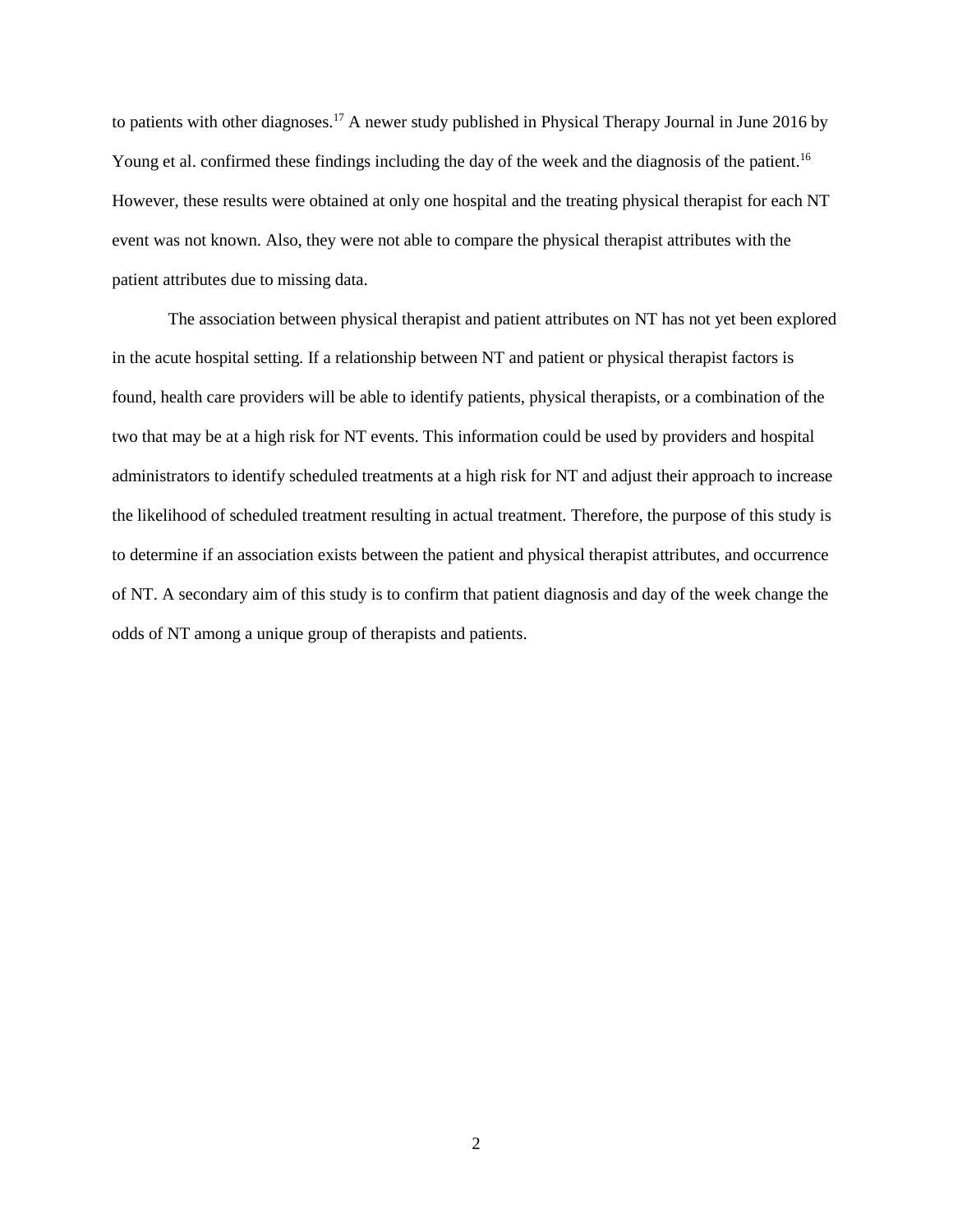#### **METHODS**

#### *Study Design*

This study was a retrospective analysis of physical therapist documentation of all consecutive patients scheduled for physical therapy in an acute care hospital in the Southwestern United States. The study was approved by the University of Nevada, Las Vegas institutional review board.

#### *Facility and Subjects*

The subjects were 36 physical therapists employed at a 454-bed community hospital in the Southwestern United States and 623 of their consecutive adult patients aged 18 years and older who were scheduled for physical therapy. The patient data were extracted from the medical record. Data on patients (sex, age, medical diagnosis, scheduled physical therapist, and day of the week treatment was scheduled) were collected retrospectively. Patient diagnosis were grouped into categories according to previously published work.16,17 If one diagnosis could not be confidently decided on, the diagnosis was categorized as "unknown".16,17

Data from scheduled physical therapy sessions indicated whether or not the patient received treatment and which therapist made the attempt. In cases of NT, the therapist documented reason (i.e. patient refusal, medical condition, scheduling/timing, staffing, patient discharged, and/or death) was collected. If the reason for NT was unclear it was grouped with "unknown".

#### *Data Analysis*

Descriptive statistics included proportions of NT, calculated by dividing the number of NT events by the total number of scheduled sessions. The first visit of physical therapy was analyzed separately due to the fact that most first sessions will result in treatment (i.e. if an initial evaluation for a patient does not occur, it is typically not documented as NT). Therapists who had less than 30 scheduled patient sessions were also analyzed separately. Chi-square and binary logistic regression were used to measure the

3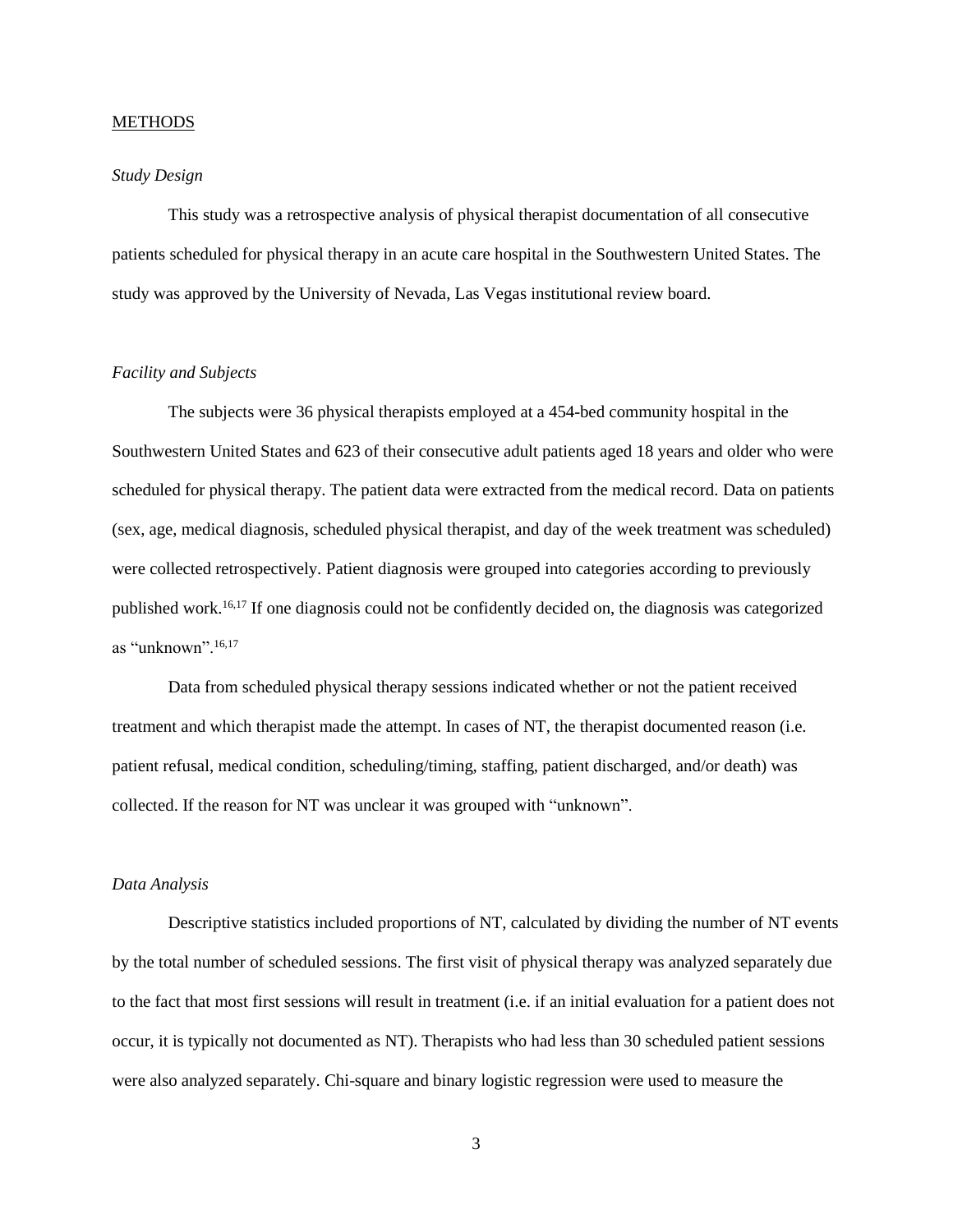association between characteristics (gender, patient-therapist sex match, diagnosis, and day of the week) and NT. All data was analyzed using SPSS Version 23.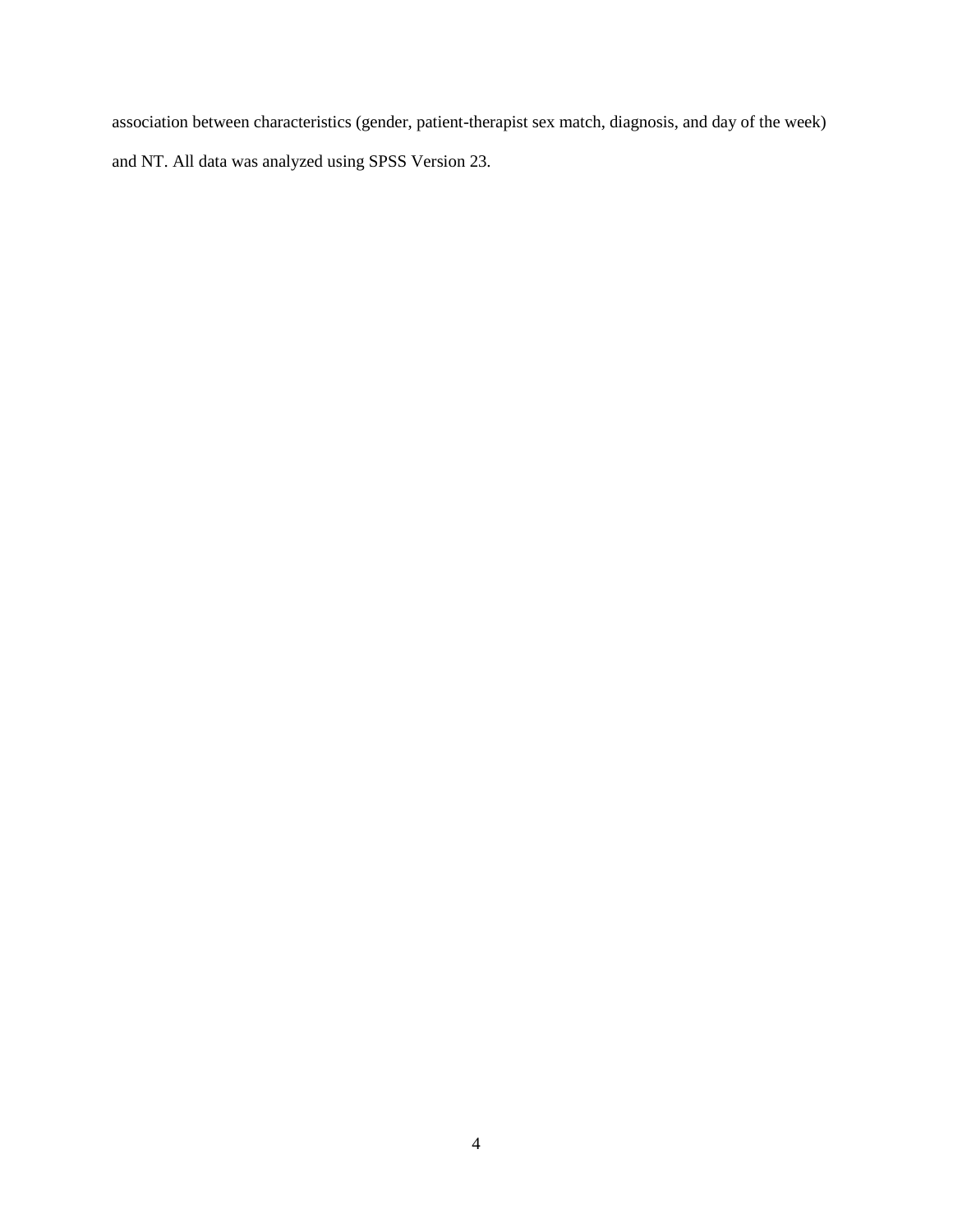#### **RESULTS**

#### *Demographics*

Data was collected on 623 patients scheduled for 2419 sessions of physical therapy. That total number included scheduled sessions resulting in either treatment or NT. The age of patients was between 17 and 99 years, with a mean of 70.7 years (SD=15.95). The number of scheduled sessions for female patients was  $(57.4\%, n= 1389)$  and  $(42.6\%, n=1030)$  for male patients. The number of scheduled sessions within each diagnosis group were not the same. Diagnostic groups with the greatest number of scheduled treatment sessions included cardiovascular (n= 533, 22%), musculoskeletal (n=520, 21.5%), pulmonary  $(n=315, 13.0\%)$ , and gastrointestinal  $(n=248, 10.3\%)$ , whereas wound  $(n=91, 3.8\%)$  had the fewest. Diagnostic categories including other (endocrine, infectious disease, failure to thrive, and substance abuse) (n= 204, 8.4%), neurological (n=172, 7.1%), cancer (n=172, 7.1%), and renal (n=165, 6.8%), had similar numbers of scheduled treatment sessions.

The number of scheduled sessions for each patient ranged from 1 to 21. The mean number of scheduled sessions per patient was 3.81; quartile values  $(25<sup>th</sup>, 50<sup>th</sup>,$  and  $75<sup>th</sup>$ ) for the number of scheduled sessions were 1, 3, and 5. The two most commonly documented reasons for NT were "patient refusal" (39.4%) and "medical condition" (30.3%), whereas the least reported reasons were "unknown" (4.7%), "patient discharged" (5.6%), and "schedule/timing" (1.2%).

#### *NT for individual therapist*

Data was collected on thirty-six physical therapists (23 male therapists and 13 female therapists). For all scheduled physical therapy treatment sessions, including the first scheduled session, the proportion of NT for individual therapists ranged from 0.0% to 50.0%; 13.2% of all scheduled sessions (n= 2419) resulted in NT. When excluding the first scheduled session and therapists with less than 30 scheduled sessions, the proportion of NT was 16.1%; NT amongst therapists ranged from 1.7% to 22.6%.

5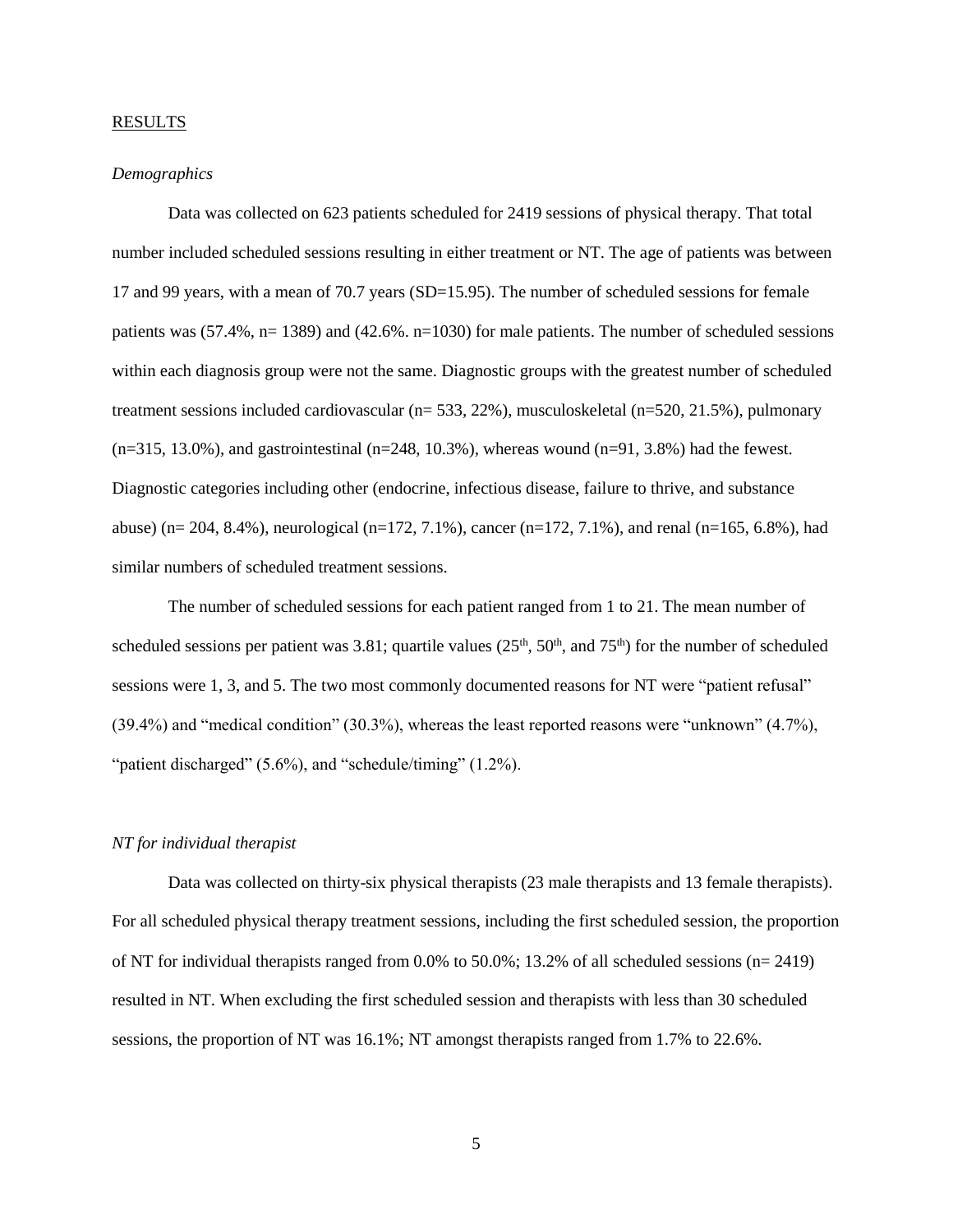When excluding the first scheduled session and therapists with less than 30 scheduled patient sessions, a significant association was found between individual therapist and NT proportion  $[X^2(21,$ N=1651) =59.481, p= <0.001]. An unadjusted binary logistic regression was conducted to establish odds ratios for each individual therapist. Table 1 shows NT data and odds ratios excluding the first session for all therapists with at least 30 scheduled treatment sessions. Therapist odds of NT vary greatly. Therapist 1 was used as the reference and had the lowest NT occurrence at 1.7%. Compared to patients seen by therapist 1 (reference), patients seen by therapist 21 were 20.6 times more likely to have NT (Table 1).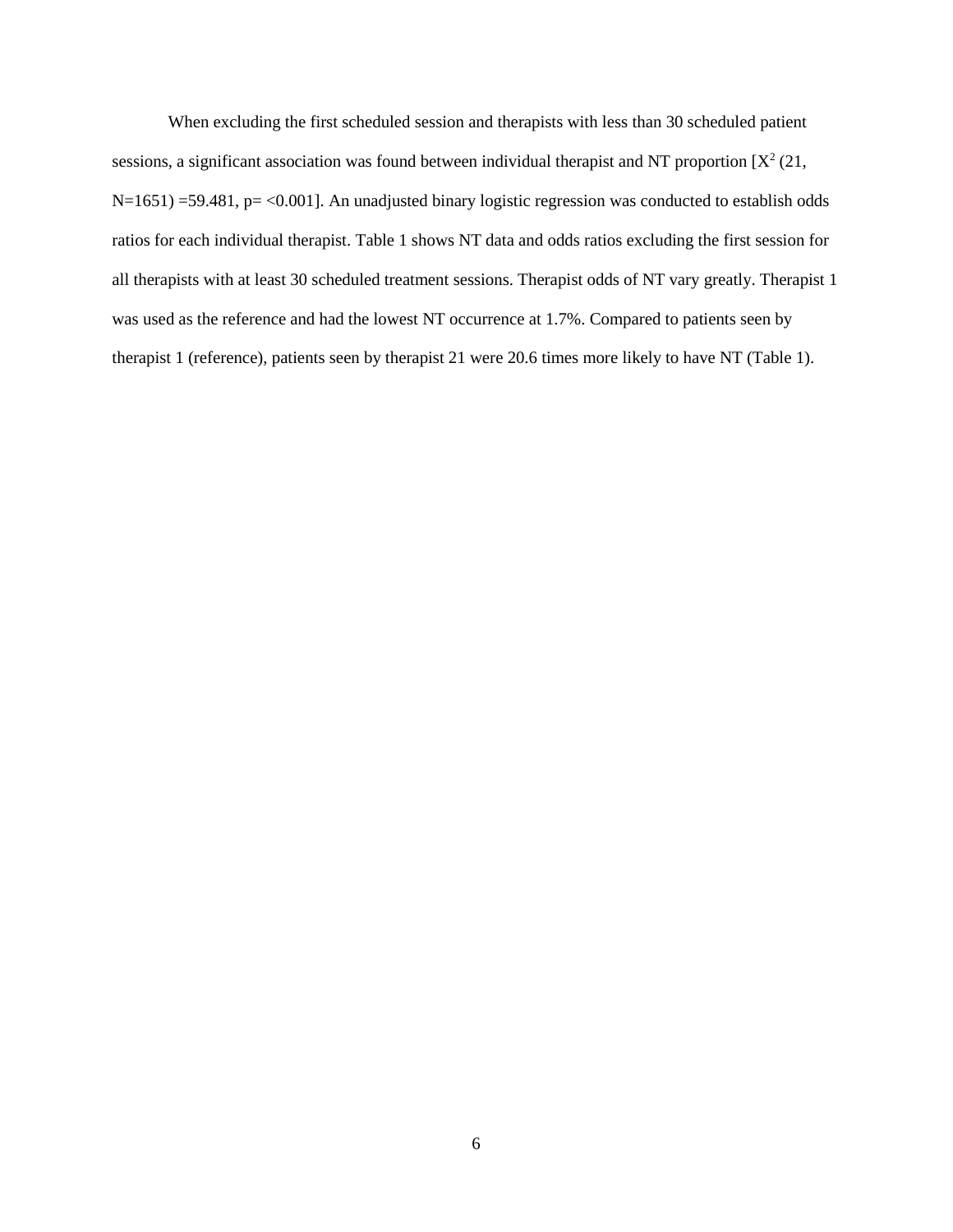## **Table 1.**

Multivariate Model Based on Binary Logistic Regression

| <b>Therapist Non-</b>           | <b>OR (95% CI)</b>                |
|---------------------------------|-----------------------------------|
| <b>Treatment</b><br><b>Rank</b> | <b>Compared to Best Therapist</b> |
| 1 (reference)                   |                                   |
| $\overline{2}$                  | $2.1(0.11-35.1)$                  |
| 3                               | $2.8(0.27-28.8)$                  |
| $\overline{4}$                  | $3.0(0.3-27.0)$                   |
| 5                               | $3.2(0.4-25.6)$                   |
| 6                               | $4.6(0.5-43.5)$                   |
| 7                               | $5.9(0.6-56.2)$                   |
| 8                               | $6.2(0.8-49.2)$                   |
| 9                               | $7.5(0.9-62.4)$                   |
| 10                              | $8.1 (1.0-63.4)$ *                |
| 11                              | $9.1(1.0-83.0)$                   |
| 12                              | $9.8(1.2-81.1)*$                  |
| 13                              | $9.8(1.2-82.0)*$                  |
| 14                              | $9.9(1.2-79.8)*$                  |
| 15                              | $10.5(1.4-80.7)$ *                |
| 16                              | $10.6(1.4-82.3)*$                 |
| 17                              | $11.0(1.4-89.3)*$                 |
| 18                              | 12.2 (1.4-104.0)*                 |
| 19                              | $13.2 (1.6 - 107.5)^*$            |
| 20                              | $15.9(2.0-126.7)$ *               |
| 21                              | $17.8(1.9-167.9)*$                |
| 22                              | $20.7(2.3-186.0)*$                |

Model: excluding therapists with less than 30 scheduled sessions and session 1. OR=odds ratio, CI=confidence interval.

 $*p<0.05$ 

#### *Day of the Week*

NT varied by day of the week with Fridays having the lowest proportion at 10.0% compared to 16.0% on Sundays. When excluding the first scheduled session and therapists with less than 30 scheduled patient sessions, the association between day of the week and NT was not significant  $[X^2(6, N=1651)]$  $=2.821, p=0.831$ ].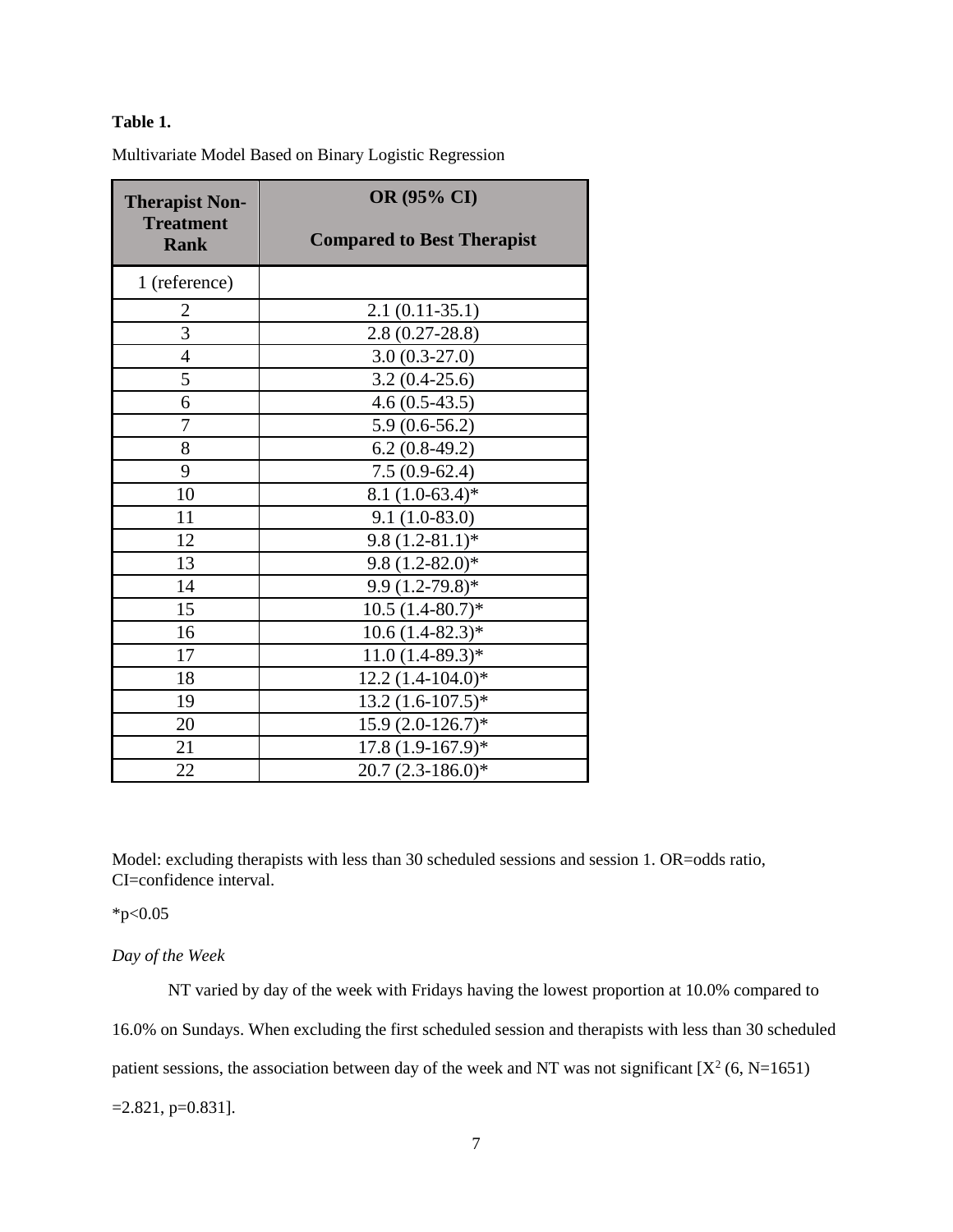#### *Diagnosis*

Patients with a musculoskeletal diagnosis had the lowest NT proportion at 9.0%. When compared to patients with a musculoskeletal diagnosis, patients with other diagnoses were significantly more likely to experience NT. When excluding the first scheduled session and therapists with less than 30 scheduled patient sessions, a significant association was found between patient diagnosis and NT  $[X^2(8, N=1651)$  $=30.452$ , p $=$  <0.001]. Binary logistic regression, as shown in Table 2, provides the odds ratios for each of the diagnosis categories. In summary, patients with a diagnosis of cancer had 2.4 times the odds for a NT event compared to patients with a musculoskeletal diagnosis (Table 2).

#### *Patient Sex & Age*

When male patients were scheduled for therapy, 18.9% of interactions resulted in NT compared to 15.3% for women. When excluding the first scheduled session and therapists with less than 30 scheduled patient sessions, a significant association was found between patient age and NT  $[X^2(71,$ N=1651) =125.45, p < 0.001]. For each year that a patient ages, their odds of NT decrease by 1.8% (Table 2).

#### *Patient-therapist sex match*

There appears to be a relationship between NT and the match of patient sex and sex of the therapist. When male patients were scheduled for therapy with a female therapist, 25.5% of sessions resulted in NT. NT was 15.0% when female patients were scheduled for therapy with a male therapist, and 16.1% when the sex of the patient and therapist matched. When excluding the first scheduled session and therapists with less than 30 scheduled patient sessions, a significant association was found between a patient's sex in relation to their therapist's sex and NT  $[X^2(2, N=1651) = 6.522$ , p= 0.038]. Female patients who were treated by a male therapist had 39% lower odds for NT compared to male patients treated by a female therapist (Table 2).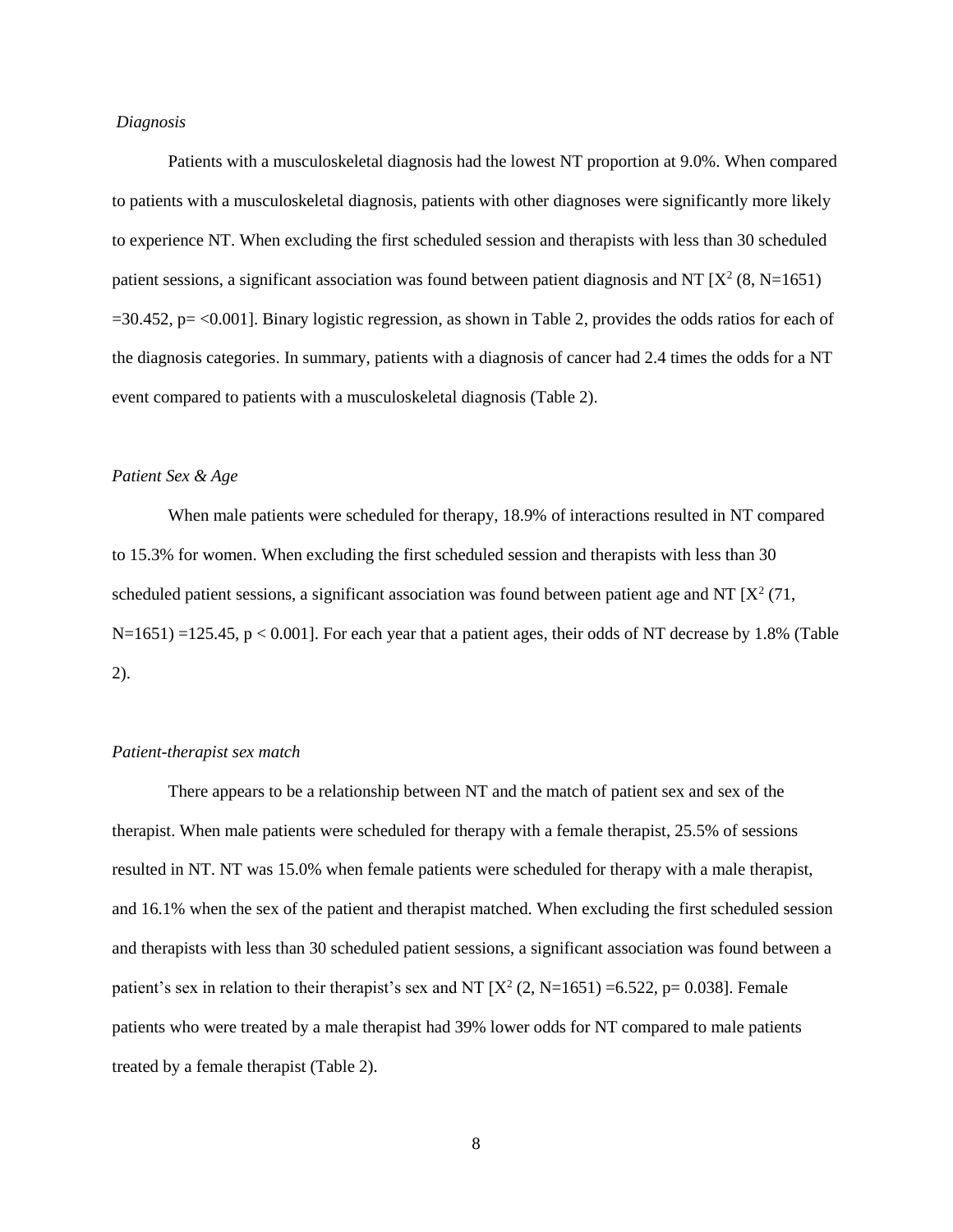| <b>Variable</b>                     | OR (95% CI)                 |
|-------------------------------------|-----------------------------|
| Day of the week                     |                             |
| Friday (reference)                  |                             |
| Monday                              | $1.17(0.68-2.01)$           |
| Tuesday                             | $1.04(0.60-1.83)$           |
| Wednesday                           | $1.30(0.75-2.27)$           |
| Thursday                            | $1.2(0.71-2.18)$            |
| Saturday                            | $1.00(0.54-1.88)$           |
| Sunday                              | $1.17(0.64 - 2.14)$         |
| Diagnosis                           |                             |
| Musculoskeletal (reference)         |                             |
| Wound                               | $0.26(0.05-1.21)$           |
| Renal                               | $1.05(0.48-2.30)$           |
| Pulmonary                           | 1.93 (1.10-3.38)*           |
| Neurological                        | $1.96(1.01-3.82)*$          |
| Cardiovascular                      | $2.00(1.21-3.32)*$          |
| Gastrointestinal                    | $2.06(1.16-3.64)$ *         |
| Cancer                              | $2.40(1.32 - 4.37)*$        |
| Other                               | $2.54(1.38-4.70)*$          |
| Age                                 | $0.982(0.97 -$<br>$(0.99)*$ |
| Patient-therapist sex match         |                             |
| Male patient, female PT (reference) |                             |
| Sex match                           | $0.72(0.50-1.06)$           |
| Female patient, male PT             | $0.61(0.40-0.92)$ *         |

**Table 2.** Multivariate Model Based on Binary Logistic Regression

Model: excluding therapists with less than 30 scheduled sessions and session 1. OR=odds ratio, CI=confidence interval.

 $*p<0.05$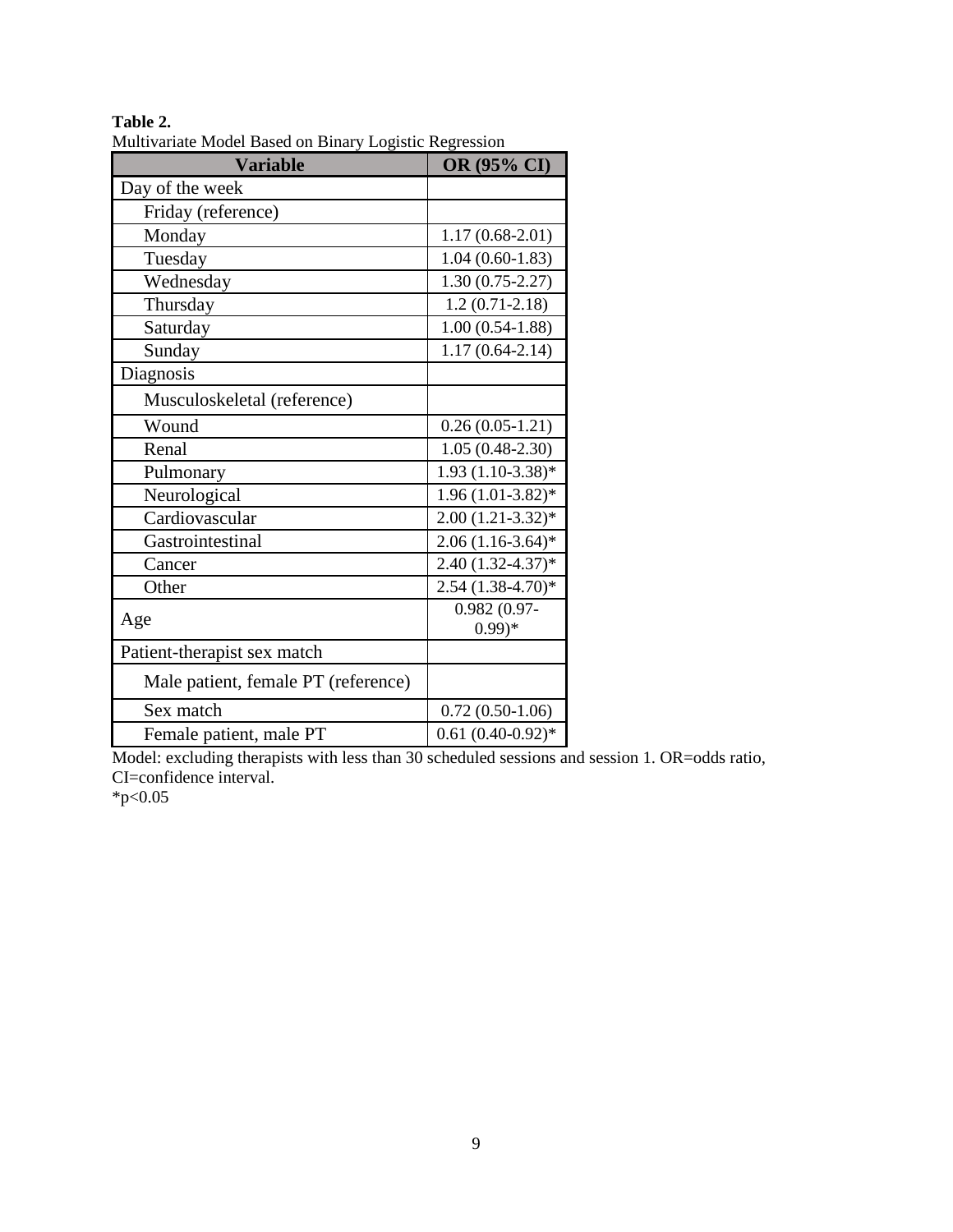#### DISCUSSION

The purpose of the present study was to determine if an association existed between the physical therapist and occurrence of NT, as well as determining if an association between traits of the patient and therapist exists. A secondary aim of this study is to confirm that patient diagnosis and day of the week change the odds of NT as reported in previous studies.<sup>16,17</sup> The main findings from this study demonstrate that individual therapist, patient diagnosis, patient age, and patient-therapist sex match all appear to be factors in NT in the acute hospital setting.

As expected, the NT proportion for the first documented session between a therapist and patient was very different from that of other scheduled treatments. The total NT proportion for all scheduled therapy sessions was 13.2%. The proportion of NT for the first scheduled session was 4.8%, and 16.1% for the remaining sessions. As previously stated, it is likely that an initial evaluation for a patient that does not occur is not documented as the therapist has not established a plan of care for that patients and so the session cannot be considered scheduled. It is also possible that hospitals and therapists place a greater urgency for therapy to occur on the first scheduled session, resulting in the lower NT proportion.

A previously published study by Young et.  $al^{16}$  had hoped to measure the association between physical therapist and NT proportion. However, they had a significant number of unidentified therapists and undocumented reasons for NT in their data. The data from our study included the physical therapist for all scheduled treatment sessions. We found a significant association between the individual therapist and the proportion of NT. NT proportion for individual therapists ranged from 1.7% to 22.6% among therapists who had at least 30 scheduled sessions. This finding may suggest that differences in NT occurrence could be attributable to traits of the individual therapist or the match between therapist and patient. The reasons for differences between therapists NT proportions should be investigated further.

Also found in previous studies was an association between day of the week and NT occurrence.16,17 Our study aimed to see if this finding would be present in a different population of patients and therapists. The mean proportion of NT on the weekends was higher than during the weekdays, however, this difference was not statistically significant. The difference in NT was previously

10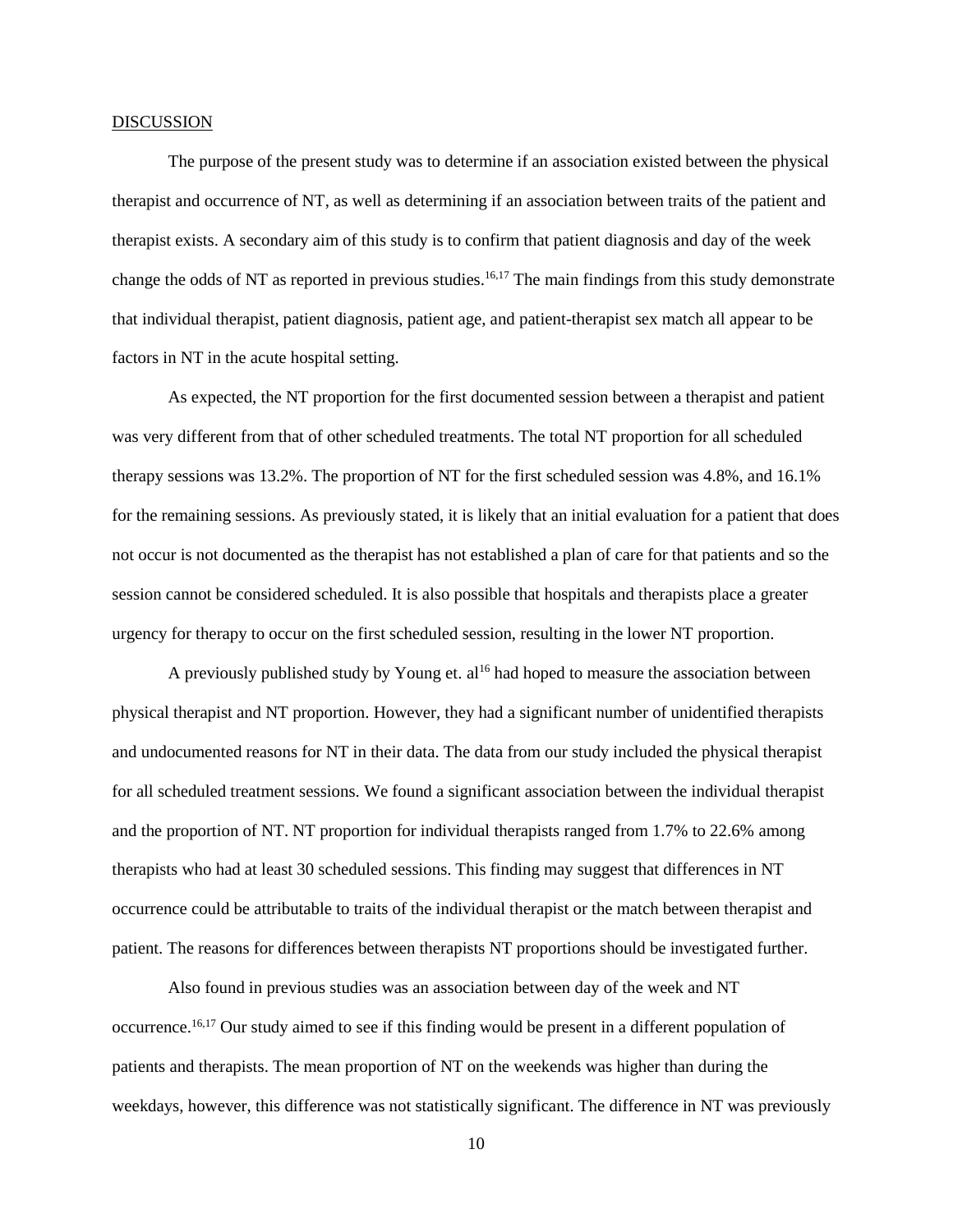explained by the decreased staffing on weekends, with 20-30% reduction on Saturday and Sunday.<sup>16,17</sup> It is also possible that there are a higher proportion of evaluations during the weekends due to less overall scheduled treatments for the weekend. As previously stated, first sessions have a much lower NT proportion and this could explain the lack of a significant difference between weekday and weekend NT.

In previous studies, an association was found between patient diagnosis and occurrence of NT.<sup>16,17</sup> This study aimed to investigate this finding, and we were able to confirm those results. NT proportions ranged from 9.0% for patients with musculoskeletal diagnoses to 23.7% for those with cancer diagnoses. Previous studies showed the lowest NT proportions among patients with musculoskeletal diagnoses as well. Many hospitals make patients with musculoskeletal conditions a priority to ensure that physical therapy services occur. Patients with Wound Care as a primary diagnosis also had lower occurrence of NT in comparison to those with other primary diagnoses. The consequences and further complications that may result in the event of a neglected wound might be another explanation for the low percentage of NT. Patients with Cancer had higher occurrences of NT. It is possible that patients with cancer may have decreased activity tolerance due to their conditions and refuse services due to cancer related fatigue. 18

The present study also attempted to determine if an association existed between patient age and sex with NT. A significant association was found in age, with older patients having a lower occurrence. Older individuals may see their debilities as a more serious issue and see the importance of therapy to prolong their lives. It is also possible that the physical therapists in this hospital places a greater importance on physical therapy for the elderly to reduce the readmission rate and allow a return to the community. <sup>19</sup> No significant association was found between patient sex and the occurrence of NT.

The new findings from this study include the association of the patient-therapist sex match on the occurrence of NT. When considering male patients treated by a female therapist, 25.5% of sessions resulted in NT. This proportion was 15.0% when female patients were treated by a male therapist, and 16.1% when the sex of the patient and therapist matched. Future studies should be conducted to determine

11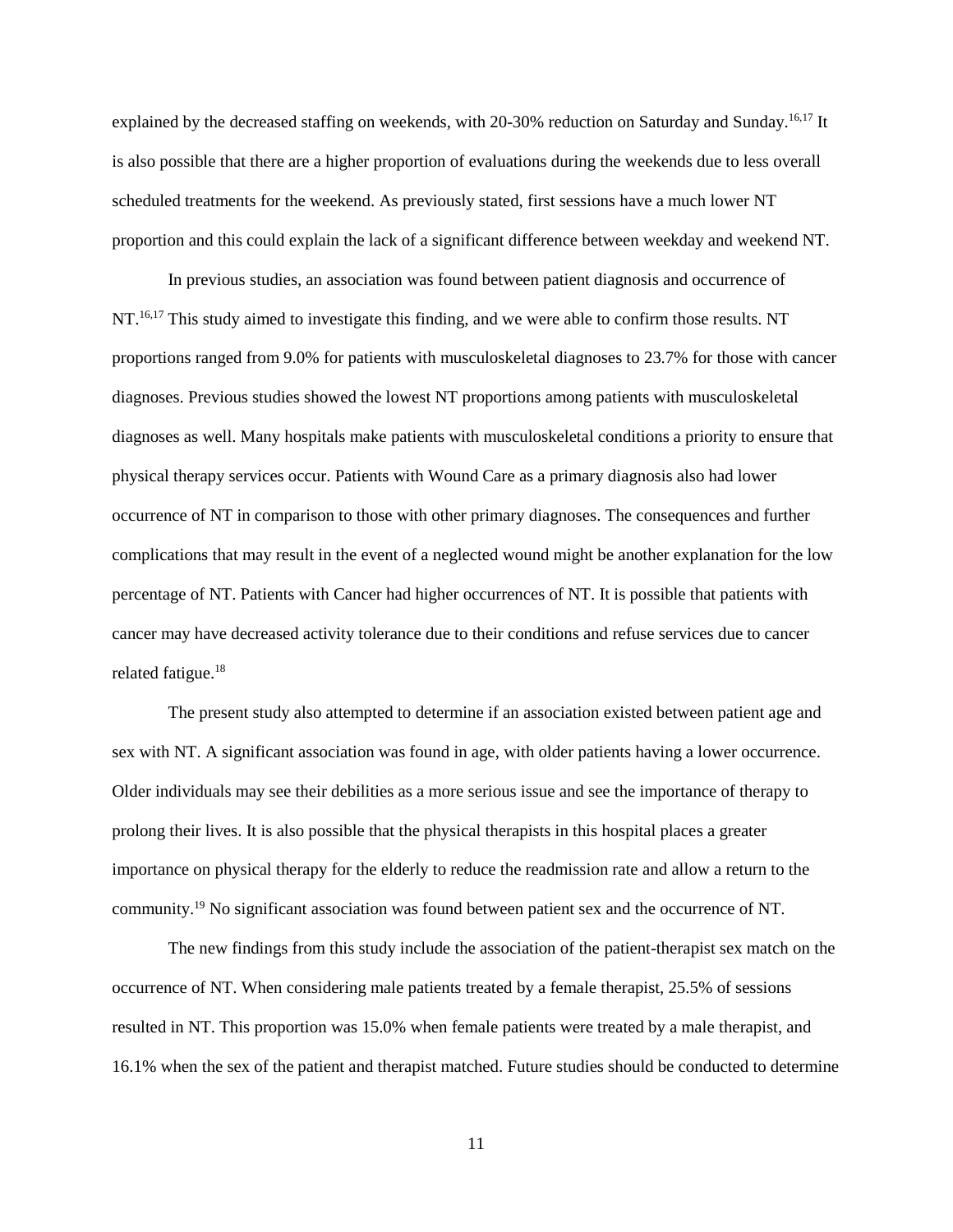how patient's beliefs about the sex of their therapist impacts their willingness to participate in therapy as well as the beliefs of the physical therapist on how they approach patients of different sex.

#### *Limitations*

All patient and therapist data were retrieved from a single hospital in the Southwest United States. Because of this, generalizability is limited to a similar population and may not accurately reflect other hospitals, regions, or patient populations. There were 14 therapists who were scheduled to treat less than 30 patients. Their data was excluded from a majority of the analysis due to the small sample size. Patients who had multiple medical diagnoses were grouped into the diagnostic category that was that appeared to be primary for the admission, and this determination was made consulting with the lead physical therapist. This may have introduced information bias and changed our findings. Perhaps instead of grouping all patients into one diagnostic category, there could have been a comorbidity count or the AHRQ comorbidity index to use as a variable in our modeling.<sup>20</sup> Perhaps patients with 3 or more comorbidities had a significantly different occurrence of NT in comparison with musculoskeletal diagnoses. Further studies should explore this hypothesis.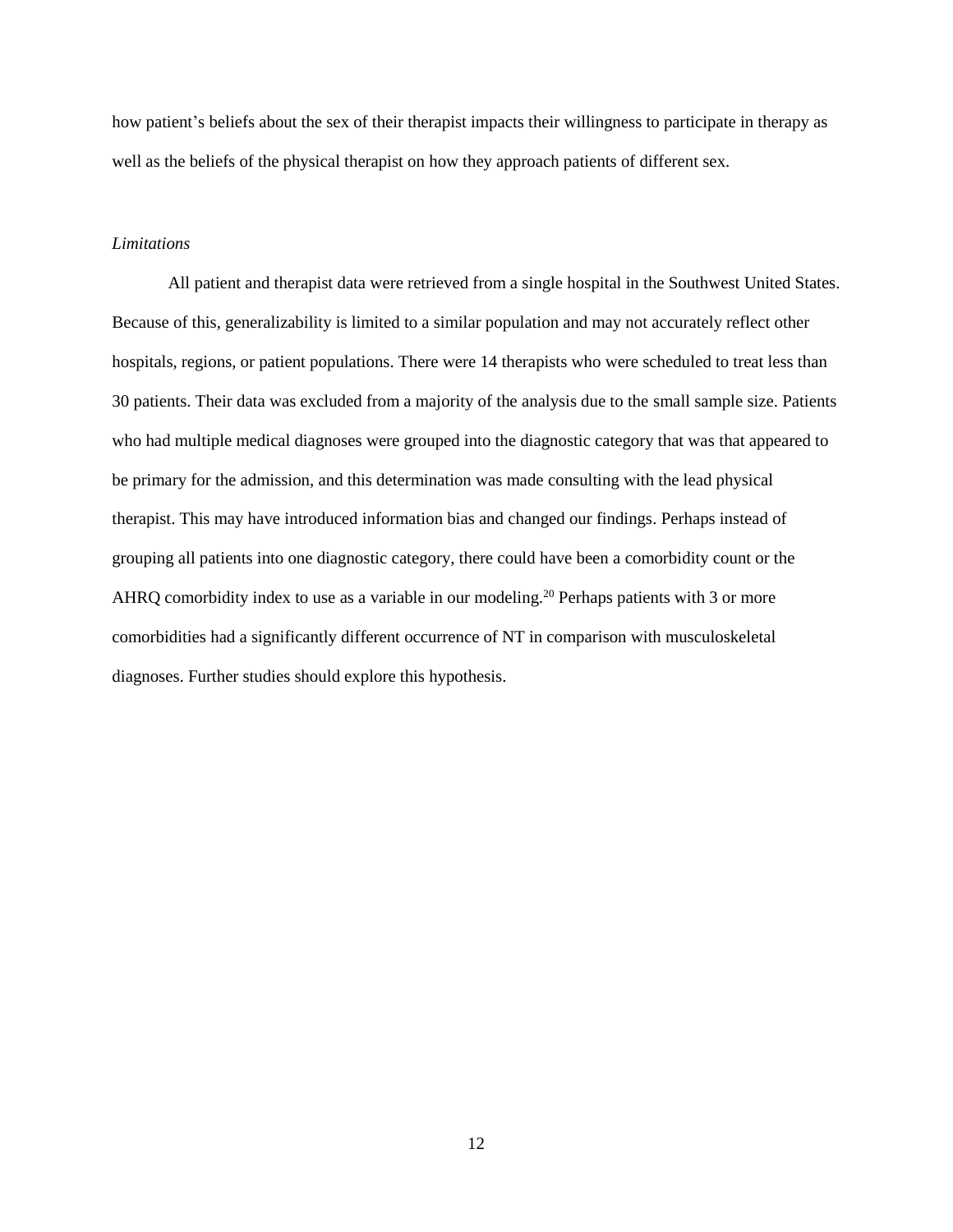#### **CONCLUSION**

The purpose of the present study was to determine if an association existed between the physical therapist and occurrence of NT, as well as determining if an association between traits of the patient and therapist exists. A secondary aim of this study is to confirm that patient diagnosis and day of the week change the odds of NT as reported in previous studies. Individual therapist, patient diagnosis, patient age, and patient-therapist sex match all appear to be factors in NT in the acute hospital setting. Individual therapists have different percentages of NT. Musculoskeletal diagnosis was associated with the lowest proportion of NT over other diagnoses. It also appears that older patients are less likely to have NT occur. There also appears to be a relationship between patient and therapist sex. Male patients who were scheduled for therapy with a female therapist had more sessions result in NT. Because NT varies so greatly among different therapist, future research needs to be conducted to explore the association of other physical therapist traits, such as personality or education level, on the percentage of NT in the acute care setting. With a better understanding of reasons for NT, therapists and administrators may be able to match patients with therapists most likely to be successful in treatment.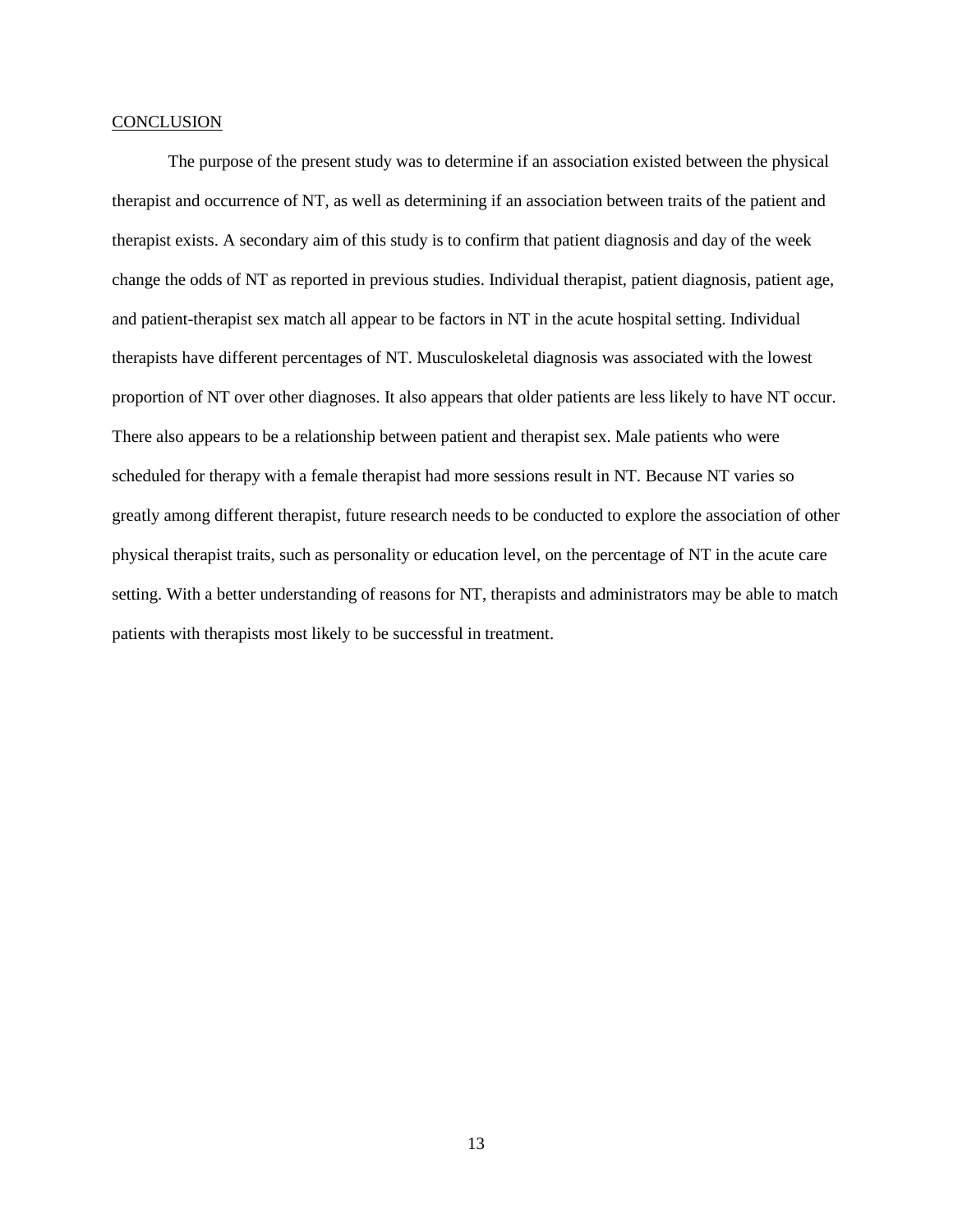### REFERENCES

- 1. Brusco NK, Watts JJ, Shields N, Taylor NF. Are weekend inpatient rehabilitation services value for money? An economic evaluation alongside a randomized controlled trial with a 30 day follow up. *BMC Med*. 2014. doi:10.1186/1741-7015-12-89.
- 2. Parker A, Lord RK, Needham D. Increasing the dose of acute rehabilitation: is there a benefit? *BMC Med*. 2013;11(199). doi:10.1186/1741-7015-11-199.
- 3. Kayambu G, Boots R, Paratz J. Physical Therapy for the Critically Ill in the ICU. *Crit Care Med*. 2013. doi:10.1097/CCM.0b013e31827ca637.
- 4. Morrison RS, Magaziner J, McLaughlin MA, et al. The impact of post-operative pain on outcomes following hip fracture. *Pain*. 2003. doi:10.1016/S0304-3959(02)00458-X.
- 5. Hodgin KE, Nordon-Craft A, McFann KK, Mealer ML, Moss M. Physical therapy utilization in intensive care units: Results from a national survey. *Crit Care Med*. 2009. doi:10.1097/CCM.0b013e3181957449.
- 6. Brahmbhatt N, Murugan R, Milbrandt E. Early mobilization improves functional outcomes in critically ill patients. *Crit Care*. 2010;14(321):3.
- https://ccforum.biomedcentral.com/articles/10.1186/cc9262. 7. Kress JP. Clinical trials of early mobilization of critically ill patients. *Crit Care Med*. 2009. doi:10.1097/CCM.0b013e3181b6f9c0.
- 8. Bailey P, Thomsen GE, Spuhler VJ, et al. Early activity is feasible and safe in respiratory failure patients\*. *Crit Care Med*. 2007. doi:10.1097/01.CCM.0000251130.69568.87.
- 9. Juliano K, Edwards D, Spinello D, et al. Initiating Physical Therapy on the Day of Surgery Decreases Length of Stay Without Compromising Functional Outcomes Following Total Hip Arthroplasty. *Hosp Spec Surg*. 2011. doi:10.1007/s11420-010-9167-y.
- 10. Lenze EJ, Munin MC, Quear T, et al. Significance of poor patient participation in physical and occupational therapy for functional outcome and length of stay. *Arch Phys Med Rehabil*. 2004;85(10):1599-1601. http://www.ncbi.nlm.nih.gov/pubmed/15468017. Accessed March 30, 2016.
- 11. Rapoport J, Judd-Van Eerd M. Impact of Physical Therapy Weekend Coverage on Length of Stay in an Acute Care Community Hospital. *Phys Ther*. 1989;69(1):32-37. http://ptjournal.apta.org/content/69/1/32. Accessed March 30, 2016.
- 12. Morris PE, Goad A, Thompson C, et al. Early intensive care unit mobility therapy in the treatment of acute respiratory failure. *Crit Care Med*. 2008;36(8):2238-2243. doi:10.1097/CCM.0b013e318180b90e.
- 13. Brusco NK, Shields N, Taylor NF, Paratz J. A Saturday physiotherapy service may decrease length of stay in patients undergoing rehabilitation in hospital: a randomised controlled trial. *Aust J Physiother*. 2007;53(2):75-81. http://www.ncbi.nlm.nih.gov/pubmed/17535142. Accessed March 30, 2016.
- 14. Buining EM, Kooijman MK, Swinkels ICS, Pisters MF, Veenhof C. Exploring physiotherapists' personality traits that may influence treatment outcome in patients with chronic diseases: a cohort study. *BMC Health Serv Res*. 2015;15:558. doi:10.1186/s12913-015-1225-1.
- 15. Jette DU, Brown R, Collette N, Friant W, Graves L. Physical Therapists' Management of Patients in the Acute Care Setting: An Observational Study. 2009.
- 16. Young DL, Moonie S, Bungum T. Cross-Sectional Examination of Patient and Therapist Factors Affecting Participation in Physical Therapy in Acute Care Hospital Settings. 2016;96(X):1-11.
- 17. Young, Daniel L.; Jensen, Curt; Goodrich, Daniel; Shan G. Physical Therapy Nontreatment Events in the Acute Hospital Setting: A Descriptive Study. *J Acute Care Phys Ther*. 2015;6(1):16-23. doi:10.1097/01.JAT.0000462350.00591.c2.
- 18. Mustian KM, Peppone LJ, Palesh OG, et al. Exercise and Cancer-related Fatigue. *US Oncol*. 2009;5(2):20-23.

http://www.pubmedcentral.nih.gov/articlerender.fcgi?artid=3156559&tool=pmcentrez&rendertype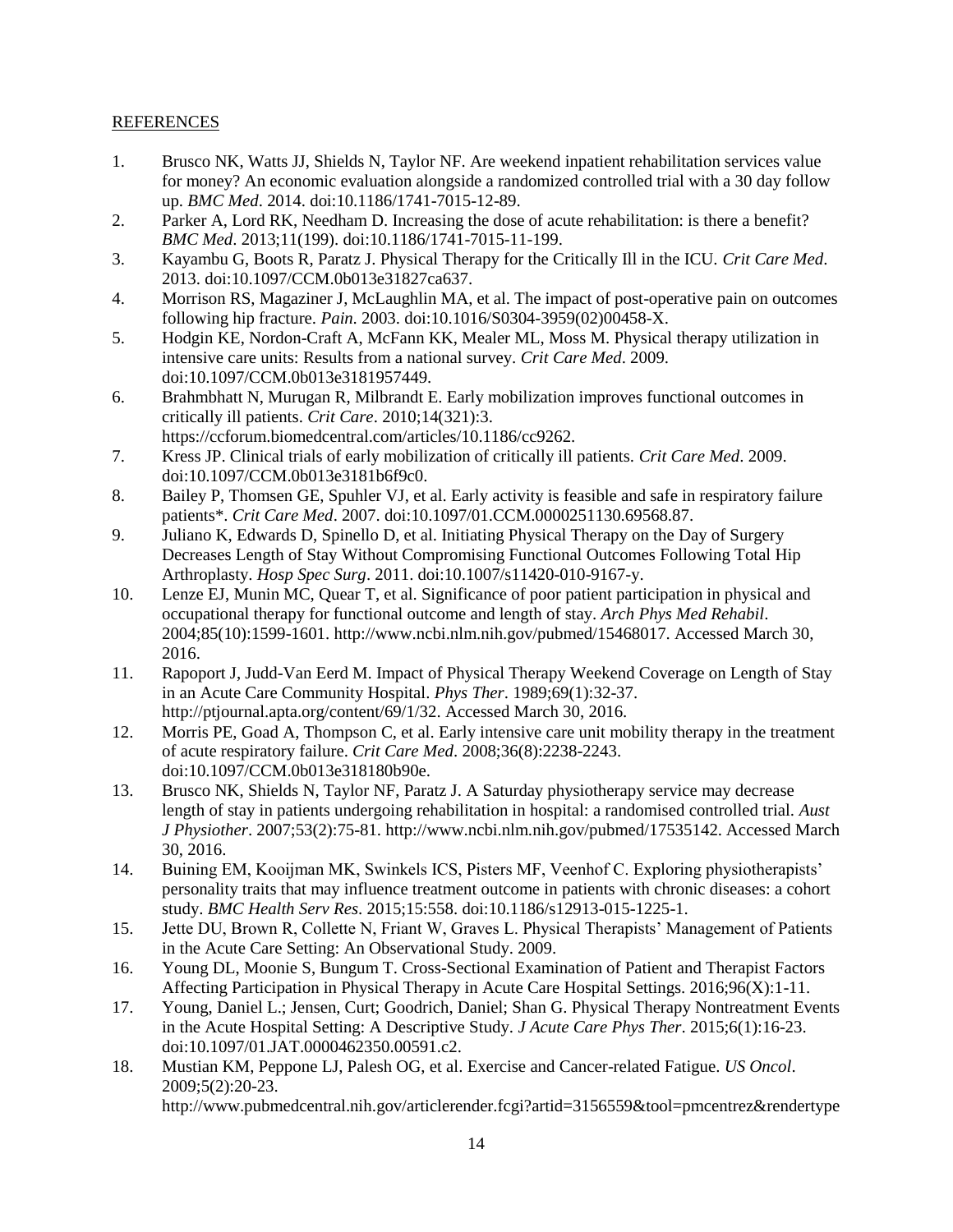=abstract.

- 19. Falvey JR, Burke RE, Malone D, Ridgeway KJ, McManus BM, Stevens-Lapsley JE. Role of Physical Therapists in Reducing Hospital Readmissions: Optimizing Outcomes for Older Adults During Care Transitions From Hospital to Community. *Phys Ther*. 2016;96(8):1125-1134. doi:10.2522/ptj.20150526.
- 20. Elixhauser A, Steiner C, Kruzikas D. HCUP Methods Series Report # 2004-1. Comorbidity Software Documentation. 2004:15. http://www.hcupus.ahrq.gov/reports/methods/ComorbiditySoftwareDocumentationFinal.pdf.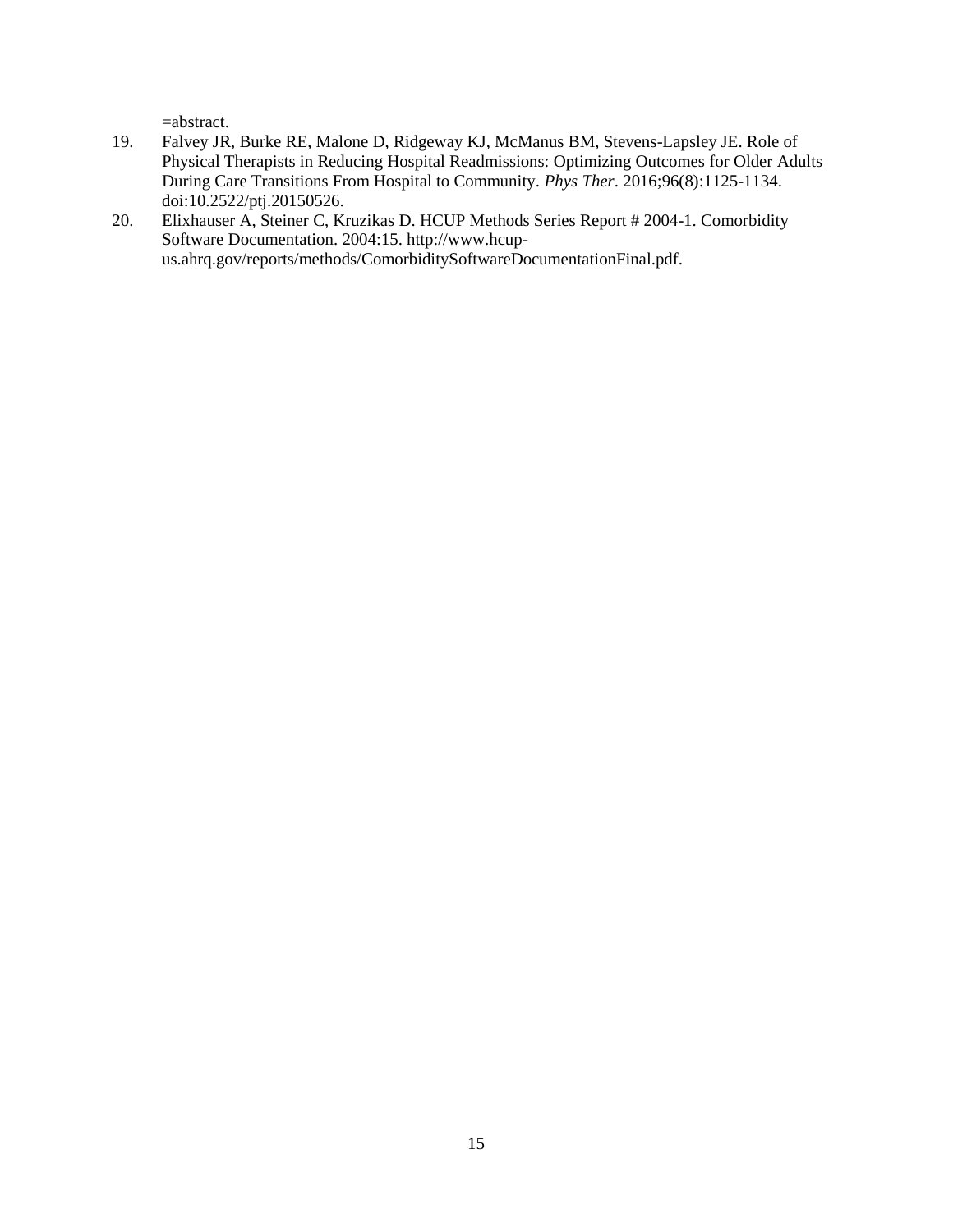#### CURRICULUM VITAE

#### **Joseph J. Fertitta** jfertitta.dpt@gmail.com

#### **Education**

**University of Nevada, Las Vegas** – May 2018 Doctor of Physical Therapy – Expected May 2018

**University of Nevada, Las Vegas** – May 2013 Bachelor of Science, Kinesiology

#### **Professional Experience**

The Cleveland Clinic – Lou Ruvo Center for Brain Health – Las Vegas, NV Outpatient Neurologic Rehabilitation January 2018 to April 2018

Complex Care at Tenaya – Las Vegas, NV Long-Term Acute Care October 2017 to December 2017

Mountain View Hospital – Las Vegas, NV Acute Care July 2017 to September 2017

FIT Physical Therapy – Mesquite, NV Outpatient Orthopedic July 2016 to August 2016

#### **Research Experience**

Mentor – Daniel Young, PT, DPT, PhD Joseph J. Fertitta, SPT – Patrick Williams, SPT – Jesse Kim, SPT University of Nevada, Las Vegas Successful Patient Participation in Acute Hospital Physical Therapy

#### **References**

Daniel Young, PT, DPT, PhD Associate Professor, UNLV – Department of Physical Therapy  $(702)895-4883$  • daniel.young@unly.edu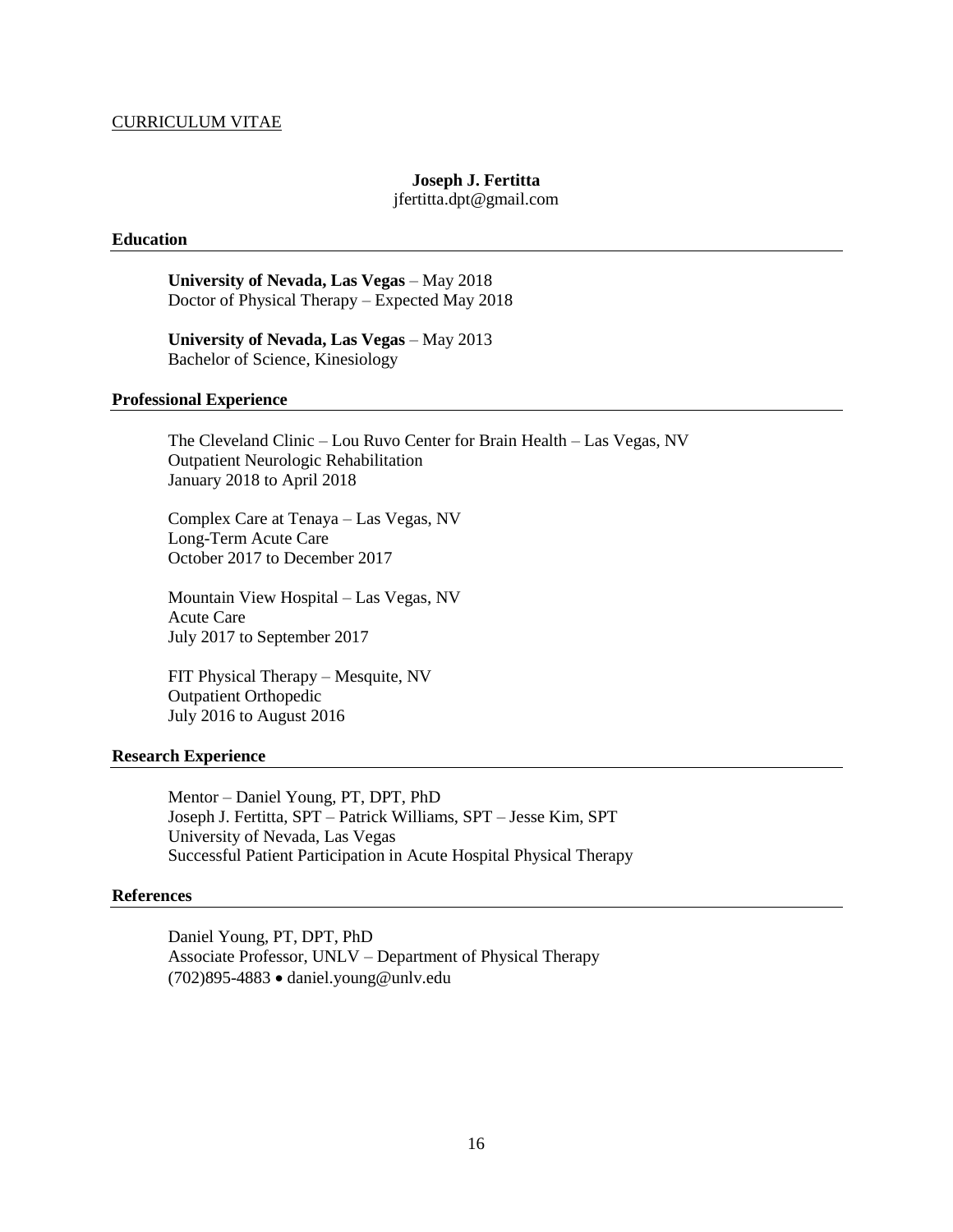## **Jesse Kim**

Jessekim91@yahoo.com

#### **Education \_\_\_\_\_\_\_\_\_\_\_\_\_\_\_\_\_\_\_\_\_\_\_\_\_\_\_\_\_\_\_\_\_\_\_\_\_\_\_\_\_\_\_\_\_\_\_\_\_\_\_\_\_\_\_\_\_\_**

**University of Nevada, Las Vegas** – May 2018 Doctor of Physical Therapy – Expected May 2018

**University of California, San Diego** – June 2014 Bachelor of Arts - Psychology

#### **Professional Experience\_\_\_\_\_\_\_\_\_\_\_\_\_\_\_\_\_\_\_\_\_\_\_\_\_\_\_\_\_\_\_\_\_\_\_\_\_\_\_\_\_\_\_\_\_\_\_\_\_**

Summerlin Hospital – Las Vegas, NV Acute Care January 2018 to April 2018

VA Southern Nevada – Las Vegas, NV Outpatient Orthopedic October 2017 to December 2017

Sunrise Hospital – Las Vegas, NV Rehabilitation July 2017 to September 2017

Select Physical Therapy –Henderson, NV Outpatient Orthopedic July 2016 to August 2016

#### **Research Experience\_\_\_\_\_\_\_\_\_\_\_\_\_\_\_\_\_\_\_\_\_\_\_\_\_\_\_\_\_\_\_\_\_\_\_\_\_\_\_\_\_\_\_\_\_\_\_\_\_\_**

Mentor – Daniel Young, PT, PhD Patrick Williams – Jesse Kim – Joseph Fertitta University of Nevada, Las Vegas Successful Patient Participation in Acute Hospital Physical Therapy

#### **References\_\_\_\_\_\_\_\_\_\_\_\_\_\_\_\_\_\_\_\_\_\_\_\_\_\_\_\_\_\_\_\_\_\_\_\_\_\_\_\_\_\_\_\_\_\_\_\_\_\_\_\_\_\_\_\_\_\_**

Daniel Young, PT, DPT, PhD Associate Professor, UNLV – Department of Physical Therapy (702)-895-4883 ● daniel.young@unlv.edu